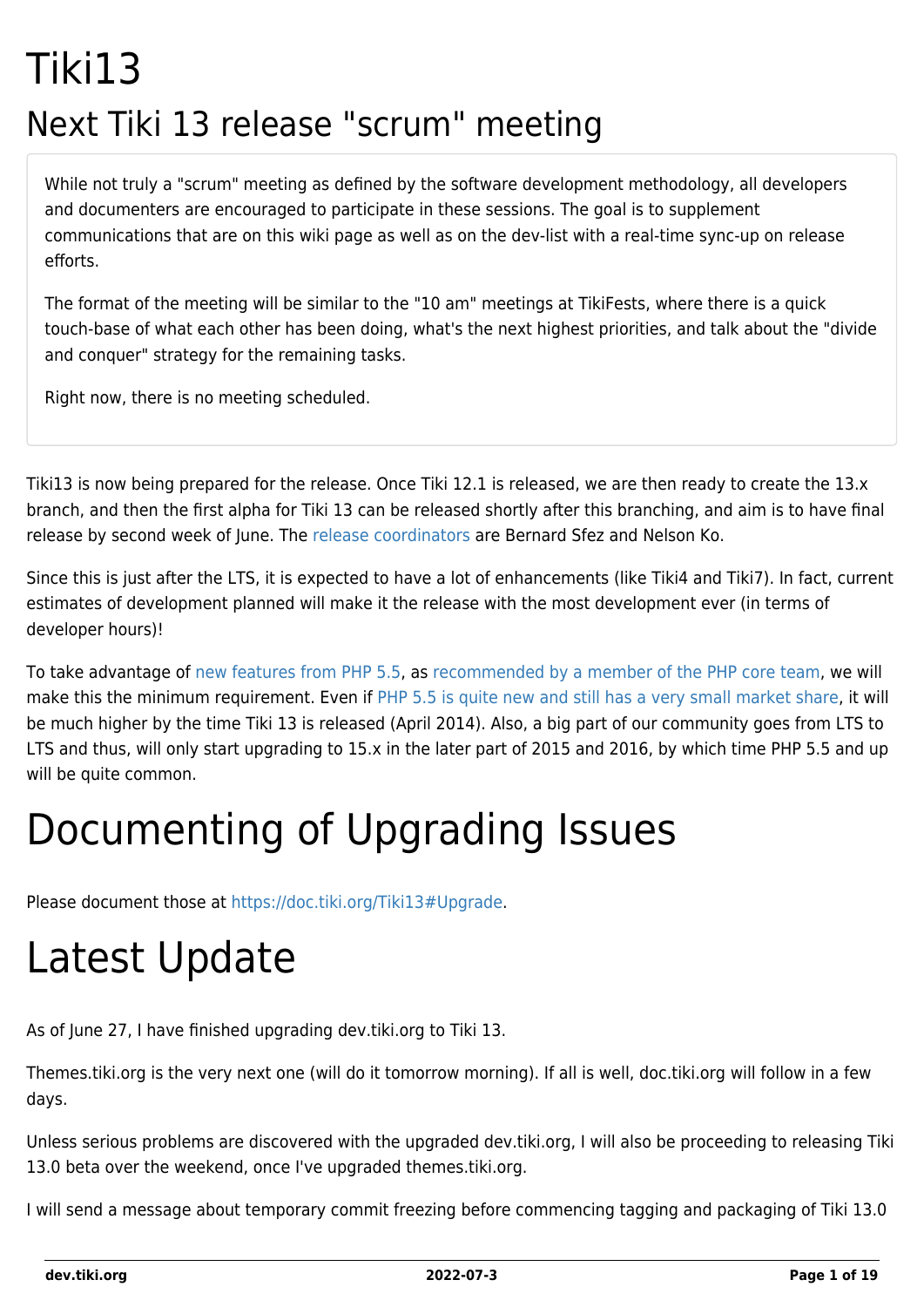# Testing on nextdoc.tiki.org

PLEASE CHANGE THEME TO FIVEALIVE-LITE with CLASSIC layout before testing. Also, set the Jquery UI theme from None back to default. Also approve all plugins in tiki-plugins.php by clicking "Approve all pending plugins" at the bottom of the page.

### Steps that need to be done on other tiki.org sites before upgrading

The following can and should be done before upgrading.

- h3 in shared footer custom need to be changed to h4
- Logo source should be changed from previewxxx to dlxxx (so that it shows without dithering)
- You should set Containing Class in Admin...Modules (Appearance tab) for the Topbar search module to "col-xs-3"
- You should set Containing Class in Admin...Modules (Appearance tab) for the Topbar menu module to "colxs-9"
- Remove under Admin...Look and Feel (Customizations) any custom CSS except

```
.twfooter .box {width: 106px; float:left; text-align: left;margin-left: 30px;}
```

```
.twfooter .box:first-child {margin-left: 0;}
```

```
.twfooter img.externallink {display:none;}
```
### Opinions on side column widths?

IMO the left and right columns may be too narrow (currently the column width proportions are 20%-80%-20%). I think maybe switching to the 25%-50%-25% layout template might be better (although that would make the center column considerably narrower) .

gezza: What is difference between basic and classic layout?

I think we should cut down the layout options for this release and rename what is left. I think since having columns is a matter of configuration it should not be included in the name. We should have a simple name and a short description,eg:

1)Name: "Default" Description: "Default layout. Maximum 3 columns, where center column takes 50% or 75% or 100% depending on the number of enabled side columns. Proportions in case of 3 columns: 25%-50%-25% (leftcenter-right). In case of 2 colums: 75% for the center and 25% for the side column (left or right)."

2)Name: "Classic" Description: "The classic center focused layout with narrower side columns. Maximum 3 columns available. Center column takes 66,67%, 83,33% or 100% depending on the number of enabled side columns. Proportion in case of 3 columns: 16,66%-66,67%-16,66% (left-center-right). In case of 2 colums: 83,33% for the center, 16,67% for the side column (left or right)"

3)Name: "Social" Description: "The Default layout with a fixed navbar on the top of the screen." 4)Name: "Plain" Description: "Only a center column is available, no header, no side columns, no footer."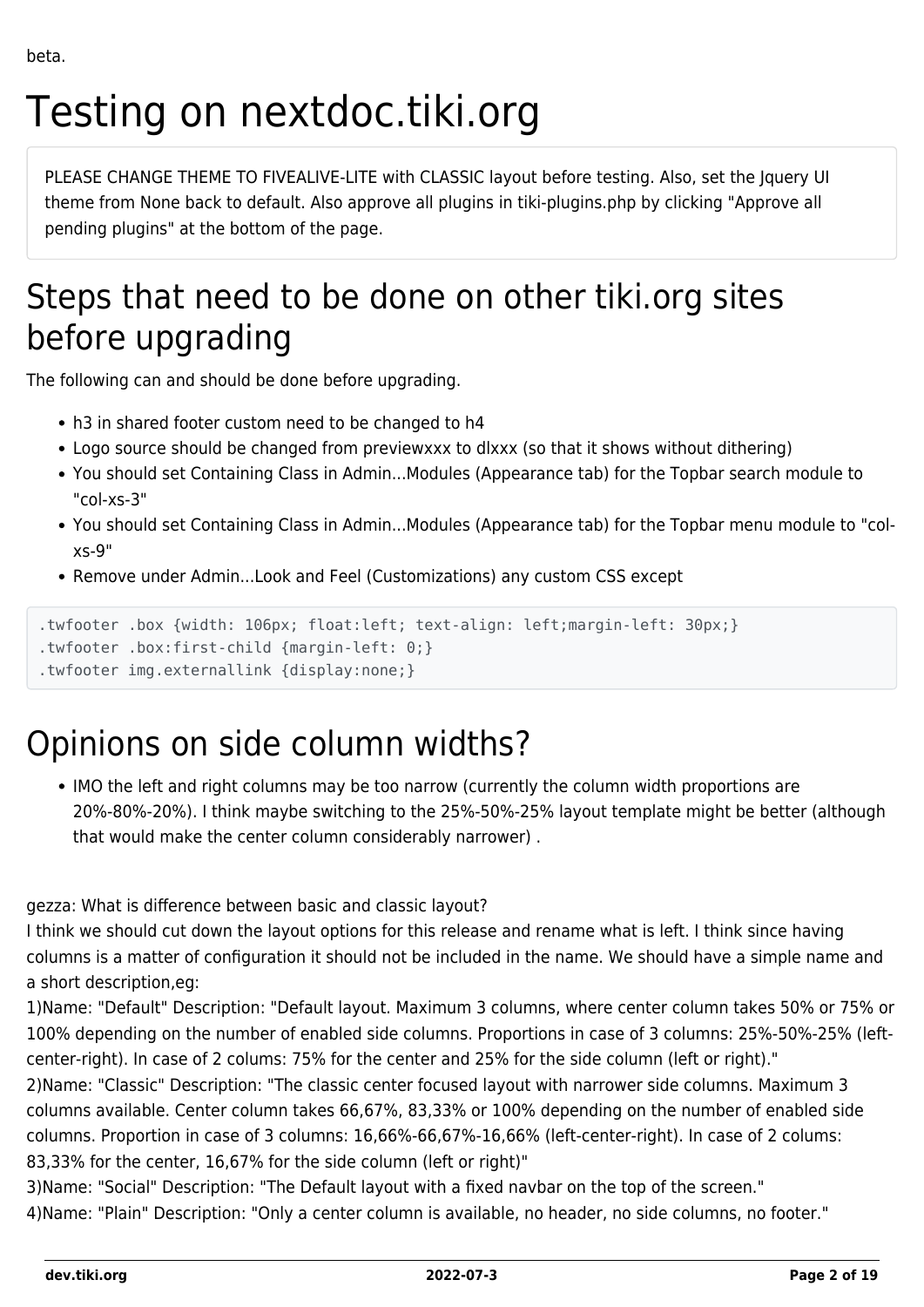+1)Internal: maybe this one should not be displayed at all in the theme admin interface

Nelson to gezza: I am trying to see how to rename the layout labels without actually renaming the layout itself (because too risky at this stage right?) IMO,

Basic -> Standard Bootstrap Classic -> Classic Tiki Three Containers -> Three Containers with 3-6-3 Columns

- Internal
- Jquery Mobile
- layout plain.tpl

#### Social

"\* means for internal system use only"

- classic layout supports shadows, basic does not.

### Things to test in general (any new or test upgraded Tiki)

If you are testing, please write down what was exactly tested below so others can refer. Thanks.

- Registration in its various forms (depending on email/admin validation) and if tracker info is required etc...
- Try creating some articles and editing them
- Try creating forum and use the forum

# More details including Video Introduction

Earlier in the year, while development was still in progress, a summary of development work was on this page, now moved to [Tiki13Development](https://dev.tiki.org/tiki13Development).

# External Libs to Upgrade

See [Tiki 13 Composer Dependencies](https://dev.tiki.org/Tiki-13-Composer-Dependencies)

### Featured bugs

<http://dev.tiki.org/item4885> - This one requires a change to support 4-byte UTF8 in MySQL. But this means requiring a certain level of MySQL. Probably should be taken care of in installer.

# Regressions

#### **To who find/report a bug:**

1. Test on your website, test on neutral ground [demo,](http://demo.tiki.org) test on different version (and log results).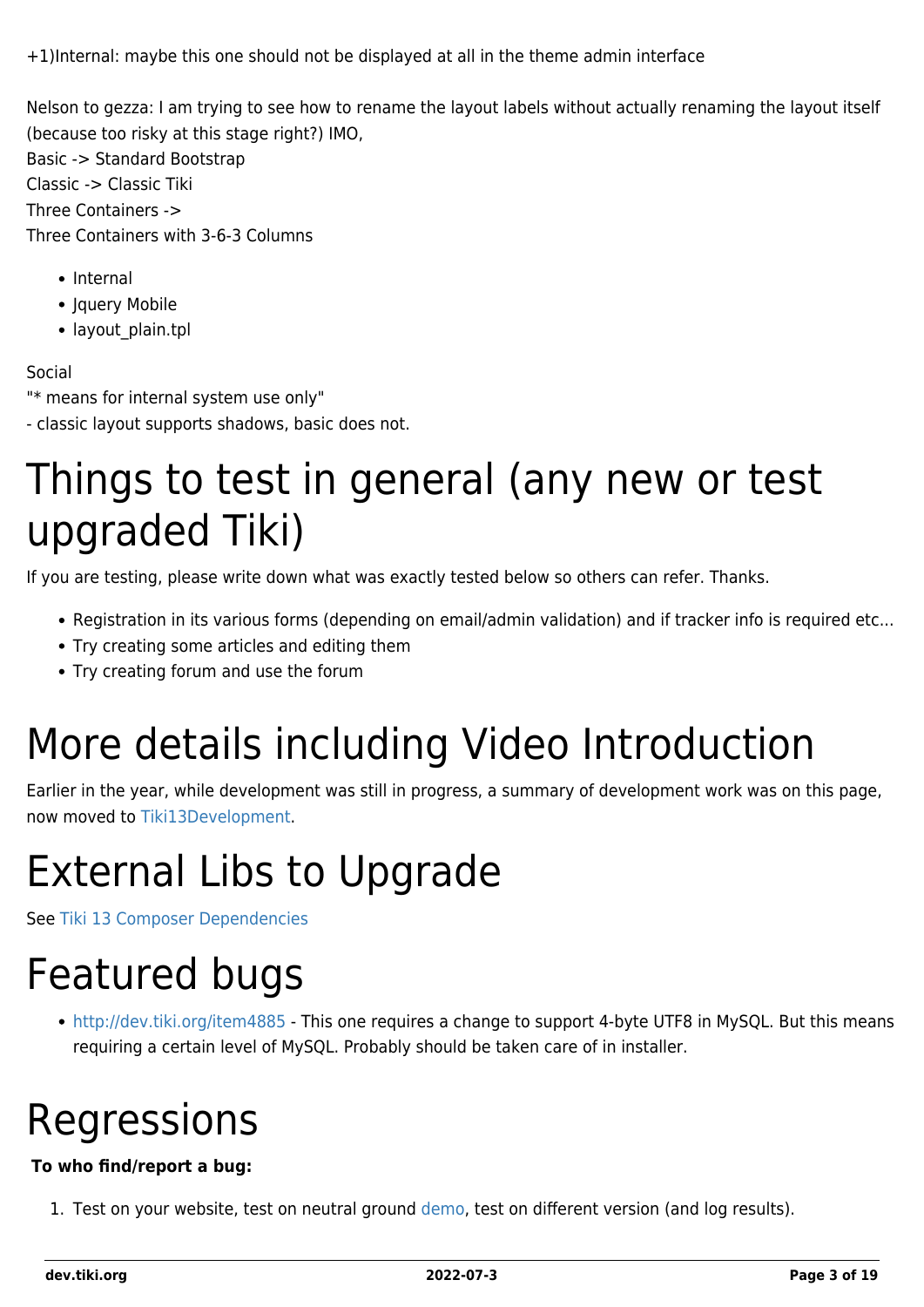- 2. Report to the [WishList/Bug Report tracker.](https://dev.tiki.org/Make+a+wish)
- 3. Give short BUT COMPLETE explanation about the problem. (keep the essential remove the rest).
- 4. Create an instance so next available Dev will have anything he need to try to solve the issue.
- 5. Retest regularly with new release and for each test, confirm your input. Change date and improve explanation.
- 6. Answer to the Dev request.
- 7. Log any changes and mark as solved IF RESOLVED (pleassssseeeee).

Wishlist items categorised as "13.x Regression" - status open or pending.

### Open

| <b>Rating</b>                                                                              | <b>Subject</b>                                                                | <b>Submitted</b><br>by | <b>Importance</b> | <b>Easy</b><br>to<br>solve? | <b>Priority</b> | <b>Category</b>                                                                | <b>Volunteered</b><br>to solve | <b>Created</b> |                       | LastModif Comments                      |
|--------------------------------------------------------------------------------------------|-------------------------------------------------------------------------------|------------------------|-------------------|-----------------------------|-----------------|--------------------------------------------------------------------------------|--------------------------------|----------------|-----------------------|-----------------------------------------|
| ***<br>***<br>***<br>***<br>***<br>计女女<br>***<br>计女女<br>***<br>计女女<br>$(0)$ $\odot$        | 13.x dev.tiki.org printing tracker item<br>generates a mostly empty page      | Marc<br>Laporte        | 9                 | $\overline{7}$              | 63              | • Regression                                                                   |                                |                | 2014-07-13 2014-07-21 | $\pmb{0}$                               |
| ***<br>1★★<br>***<br>***<br>***<br>计女女<br>***<br>***<br>***<br>计女女<br>$(0)$ $\odot$        | suite.tiki.org 12.x to 13.x upgrade: Some<br>menu items are no longer showing | Marc<br>Laporte        | 9                 | 5                           | 45              | • Dogfood on<br>a *.tiki.org site                                              |                                |                | 2014-07-25 2014-07-25 | $\mathsf 0$                             |
| ***<br>1★★<br>***<br>***<br>***<br>1 * *<br>***<br>计女女<br>***<br>计女女<br>(0) $\pmb{\Theta}$ | i18n online translation broken                                                | Torsten<br>Fabricius   | 9                 |                             | 45              | • Usability<br>· Support<br>request<br>• Community<br>projects<br>• Regression | Leu                            |                | 2014-10-19 2017-10-06 | $\,1\,$<br>mikeua-22 Oct<br>15          |
| ***<br>1★★<br>***<br>***<br>***<br>1★★<br>***<br>计女女<br>***<br>计女女<br>(3)                  | Broken images in Newsletters in 12.x<br>(images sent with relative links)     | Xavier de<br>Pedro     | 8                 | 5                           | 40              | • Regression<br>• Less than<br>30-minutes fix                                  | Jonny Bradley                  |                | 2014-03-04 2014-09-21 | $\boldsymbol{6}$<br>amette-04 Dec<br>19 |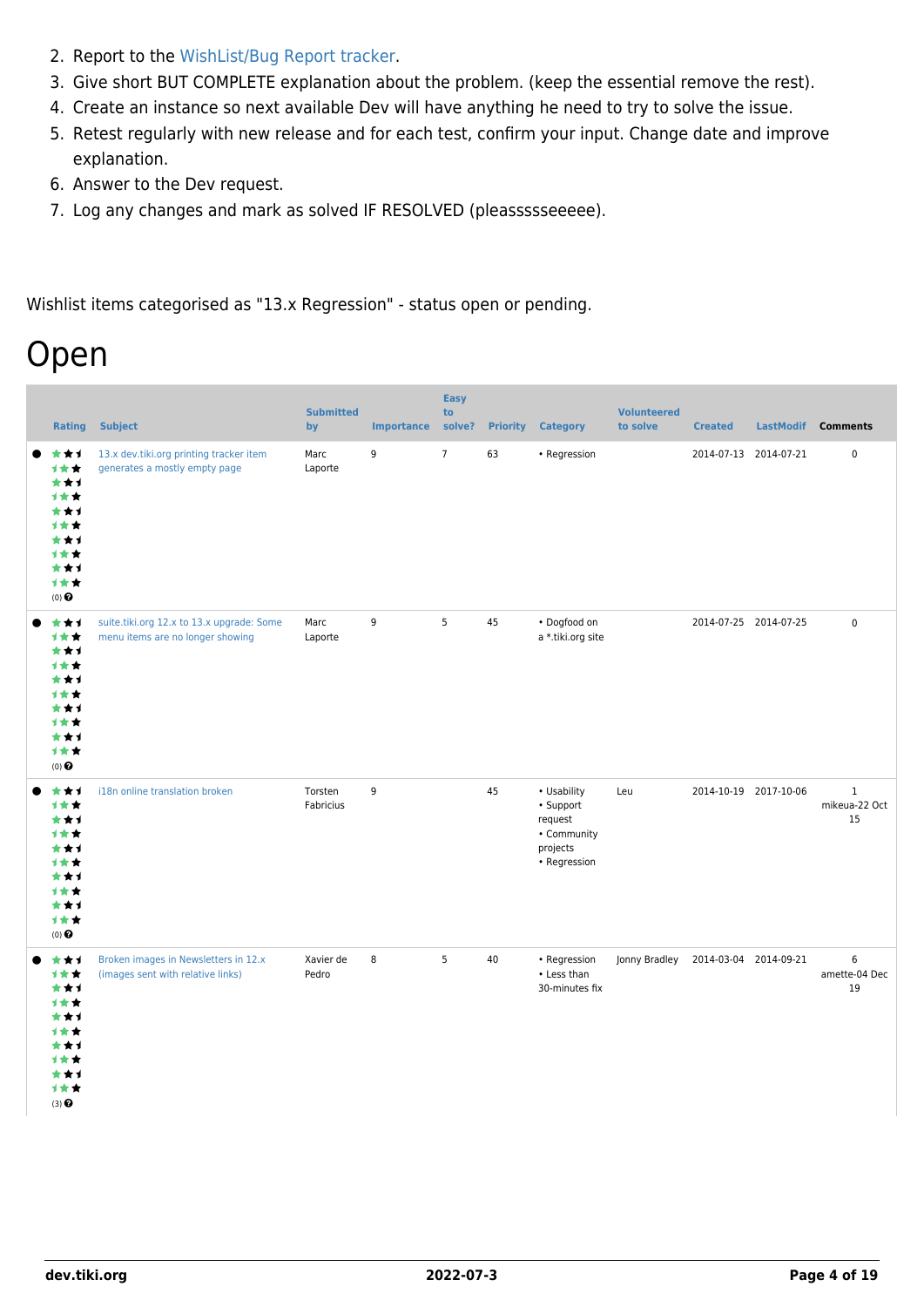| <b>Rating</b>                                                                                         | <b>Subject</b>                                                                                                                                      | <b>Submitted</b><br>by | <b>Importance</b> | <b>Easy</b><br>to<br>solve? |    | <b>Priority Category</b>                                                                                                     | <b>Volunteered</b><br>to solve | <b>Created</b>        | LastModif Comments |                                         |
|-------------------------------------------------------------------------------------------------------|-----------------------------------------------------------------------------------------------------------------------------------------------------|------------------------|-------------------|-----------------------------|----|------------------------------------------------------------------------------------------------------------------------------|--------------------------------|-----------------------|--------------------|-----------------------------------------|
| *1<br>*<br>计女女<br>* * 1<br>计女女<br>***<br>计女女<br>***<br>计女女<br>***<br>计女女<br>$(0)$ $\odot$             | Some formatting for the calendar has been<br>lost                                                                                                   | lindon                 | 8                 | 8                           | 64 | • Consistency                                                                                                                |                                | 2014-06-28            | 2014-07-15         | $\overline{2}$<br>chibaguy-01 Jul<br>14 |
| ***<br>计女女<br>***<br>计女女<br>***<br>计女女<br>***<br>计女女<br>***<br>计女女<br>$(0)$ $\odot$                   | tiki.org 13x : Illegal mix of collations<br>(utf8_general_ci,IMPLICIT) and<br>(utf8 unicode ci, IMPLICIT) for operation '='                         | Marc<br>Laporte        | 8                 | 3                           | 24 | • Dogfood on<br>a *.tiki.org site<br>• Regression                                                                            |                                | 2014-07-24 2014-08-14 |                    | $\mathbf 0$                             |
| ***<br>计女女<br>***<br>1**<br>***<br>1**<br>***<br>1**<br>***<br>计女女<br>$(0)$ $\odot$                   | 13.x doc.tiki.org :: help doc links report<br>"Page not found"                                                                                      | Marc<br>Laporte        | 8                 | 8                           | 64 | • Regression                                                                                                                 |                                | 2014-07-26 2014-07-30 |                    | $\mathsf{O}\xspace$                     |
| ***<br>1**<br>***<br>1 * *<br>* * 1<br>1 <del>*</del> *<br>★↑<br>1 * *<br>***<br>计女女<br>$(0)$ $\odot$ | -=text=- has no more formatting                                                                                                                     | Marc<br>Laporte        | 8                 | $\overline{7}$              | 56 | • Regression                                                                                                                 |                                | 2014-07-28 2014-07-28 |                    | $\mathsf{O}\xspace$                     |
| ***<br>计女女<br>***<br>计女女<br>***<br>1★★<br>***<br>计女女<br>***<br>计女女<br>$(0)$ $\odot$                   | Wiki tables & other tables: determine &<br>apply convention                                                                                         | Marc<br>Laporte        | 8                 | 8                           | 64 | • Regression<br>• Consistency                                                                                                |                                | 2014-07-30 2014-07-30 |                    | $\mathsf 0$                             |
| ***<br>计女女<br>***<br>1★★<br>***<br>计女女<br>***<br>1★★<br>***<br>计女女<br>$(0)$ $\odot$                   | 13.x dev.t.o bug tracker: missing category<br>at submit time didn't take the user up to<br>the source of the issue, and no message at<br>the bottom | Xavier de<br>Pedro     | 8                 | 6                           | 48 | • Usability<br>• Community<br>projects<br>• Dogfood on<br>a *.tiki.org site<br>• Regression<br>• Less than<br>30-minutes fix |                                | 2014-10-09 2014-10-09 |                    | $\mathsf 0$                             |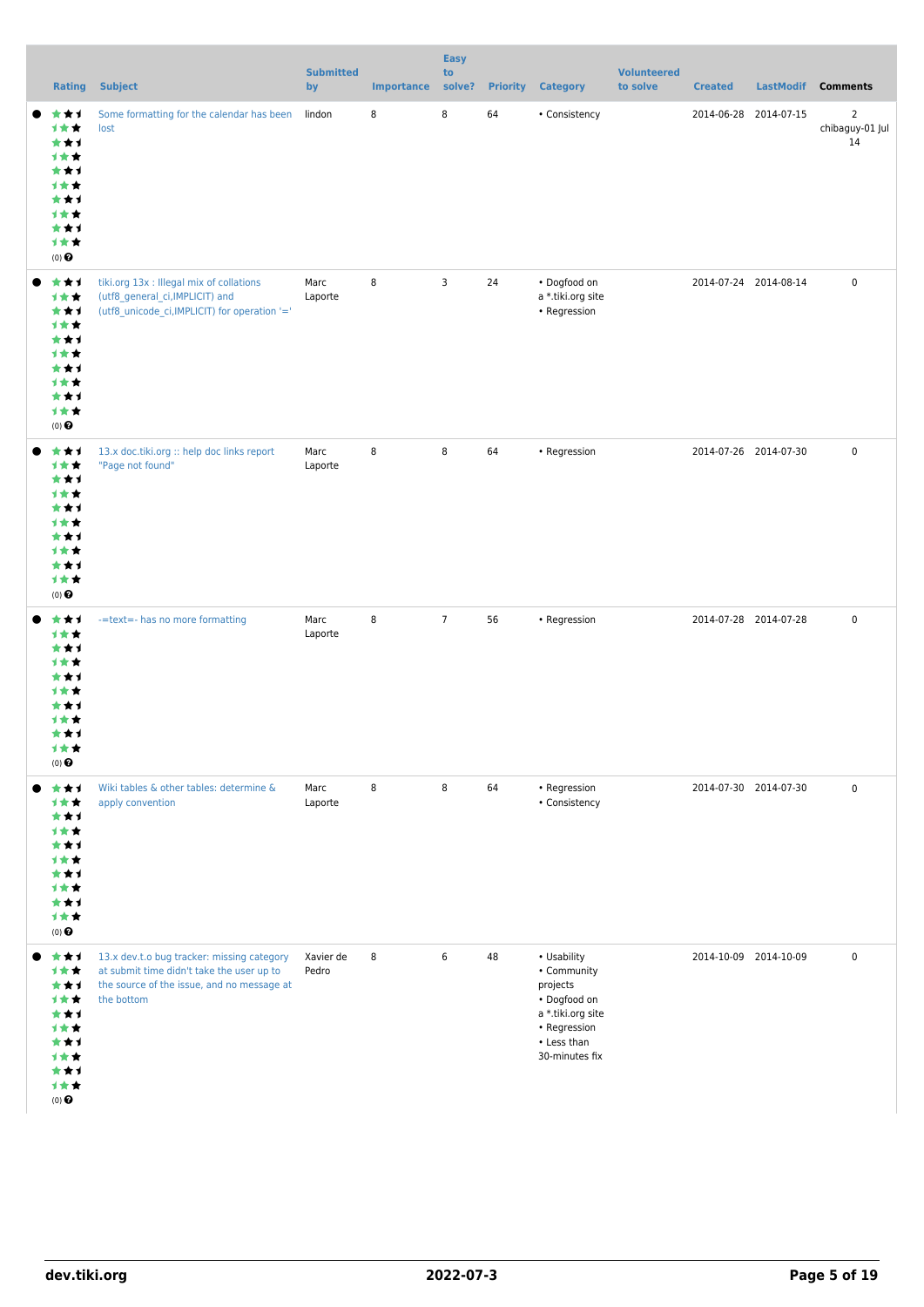| Rating                                                                                                          | <b>Subject</b>                                                                                      | <b>Submitted</b><br>by | <b>Importance</b> | <b>Easy</b><br>to<br>solve? | <b>Priority</b> | <b>Category</b>                                                                                                                                        | <b>Volunteered</b><br>to solve | <b>Created</b>        | <b>LastModif</b>      | <b>Comments</b>                           |
|-----------------------------------------------------------------------------------------------------------------|-----------------------------------------------------------------------------------------------------|------------------------|-------------------|-----------------------------|-----------------|--------------------------------------------------------------------------------------------------------------------------------------------------------|--------------------------------|-----------------------|-----------------------|-------------------------------------------|
| ***<br>计女女<br>***<br><b>1**</b><br>***<br><b>1**</b><br>***<br><b>1**</b><br>***<br><b>1**</b><br>$(0)$ $\odot$ | t.o (13.x) months_links module error:<br>invalid variable value: \$_GET["blogId"] =<br>2,29,26      | Xavier de<br>Pedro     | 8                 | 8                           | 64              | • Community<br>projects<br>• Dogfood on<br>a *.tiki.org site<br>• Regression                                                                           |                                | 2015-01-15 2017-01-09 |                       | 0                                         |
| ***<br>计女女<br>***<br><b>1**</b><br>***<br>计女女<br>***<br><b>1**</b><br>***<br>计女女<br>$(1)$ $\odot$               | Automagically Collapse/Expand columns in<br>wide tables since Bootstrap: Footable<br>jQuery Plugin? | Xavier de<br>Pedro     | 8                 | 4                           | 32              | • Usability<br>• Feature<br>request<br>• Support<br>request<br>• Dogfood on<br>a *.tiki.org site                                                       |                                |                       | 2015-03-11 2015-03-11 | 8<br>xavi-12 Mar 15                       |
| ***<br>计女女<br>***<br>计女女<br>***<br><b>1**</b><br>***<br><b>1**</b><br>***<br>计女女<br>$(0)$ $\odot$               | Very broken layout:                                                                                 | Marc                   | $7\phantom{.0}$   | 3                           | 21              | · Dogfood on<br>a *.tiki.org site                                                                                                                      |                                |                       | 2014-08-22 2014-09-20 | $\mathbf{1}$<br>jonnybradley-20<br>Sep 14 |
| ***<br><b>1**</b><br>***<br>计女女<br>***<br>计女女<br>* * 1<br>1 <del>*</del> *<br>***<br>手套套<br>$(0)$ $\odot$       | 13.x dev.t.o: Print version for tracker item<br>almost empty                                        | Xavier de<br>Pedro     | $\overline{7}$    | 5                           | 35              | • Community<br>projects<br>• Dogfood on<br>a *.tiki.org site<br>• Regression<br>• Conflict of<br>two features<br>(each works<br>well<br>independently) |                                |                       | 2015-01-10 2015-01-10 | $\mathsf 0$                               |
| ***<br>计女女<br>***<br>计女女<br>***<br>计女女<br>***<br>计女女<br>***<br>计女女<br>$(1)$ $\odot$                             | 13.x dev.t.o: Print version for tracker item<br>almost empty                                        | Xavier de<br>Pedro     | $7\phantom{.0}$   | 5                           | 35              | • Community<br>projects<br>· Dogfood on<br>a *.tiki.org site<br>• Regression<br>• Conflict of<br>two features<br>(each works<br>well<br>independently) |                                |                       | 2015-01-10 2015-01-10 | $\mathsf 0$                               |
| ***<br>计女女<br>***<br>计女女<br>***<br>计女女<br>***<br>计女女<br>***<br>计女女<br>$(1)$ $\odot$                             | Sort on Rating field broken on tracker5 at<br>dev.t.o                                               | Xavier de<br>Pedro     | 6                 | 4                           | 24              | • Error<br>• Community<br>projects<br>· Dogfood on<br>a *.tiki.org site                                                                                |                                |                       | 2008-01-24 2014-09-21 | 3<br>jonnybradley-12<br>Mar 15            |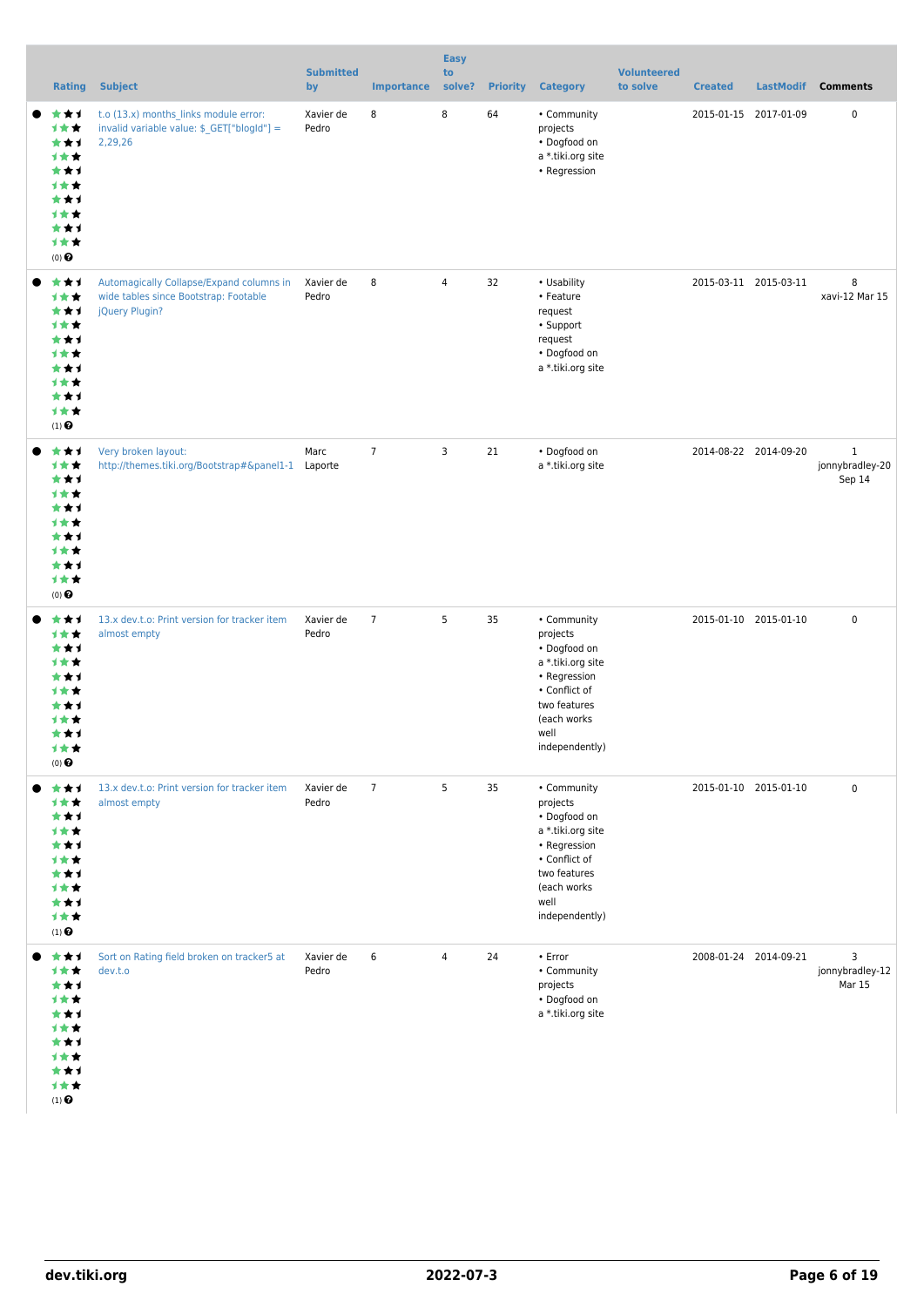|       | Rating                                                                                        | <b>Subject</b>                                                                     | <b>Submitted</b><br>by | <b>Importance</b> | <b>Easy</b><br>to<br>solve? | <b>Priority</b> | <b>Category</b>                   | <b>Volunteered</b><br>to solve | <b>Created</b>        | LastModif | <b>Comments</b>                          |
|-------|-----------------------------------------------------------------------------------------------|------------------------------------------------------------------------------------|------------------------|-------------------|-----------------------------|-----------------|-----------------------------------|--------------------------------|-----------------------|-----------|------------------------------------------|
|       | ***<br>1★★<br>***<br>1★★<br>***<br>计女女<br>***<br>计女女<br>***<br>计女女<br>$(0)$ $\odot$           | nextdoc.t.o homepage unable to generate<br><b>PDF</b>                              | Xavier de<br>Pedro     | 6                 | $\overline{7}$              | 42              | · Dogfood on<br>a *.tiki.org site | Nelson Ko                      | 2013-11-04 2014-07-30 |           | 3<br>xavi-06 Nov 13                      |
|       | ***<br>计女女<br>***<br>计女女<br>***<br>1★★<br>***<br>计女女<br>***<br>计女女<br>$(0)$ $\odot$           | Impossible to start a new drawing on<br>doc.tiki.org                               | Marc<br>Laporte        | 6                 | 5                           | 30              | • Regression                      |                                | 2014-03-17 2014-07-30 |           | $\mathbf{1}$<br>marclaporte-30<br>Jul 14 |
|       | ***<br>计女女<br>***<br>1★★<br>***<br>1**<br>***<br>1★★<br>***<br>计女女<br>$(1)$<br>$\pmb{\Theta}$ | Plugin mouseover tip offset wrong                                                  | pianoliv               | 6                 | 10 <sup>°</sup><br>easy     | 60              | • Regression                      |                                | 2014-08-05 2014-08-08 |           | $\mathsf 0$                              |
|       | ***<br>计女女<br>***<br>1★★<br>***<br>1**<br>***<br>1★★<br>***<br>计女女<br>$(0)$ $\odot$           | Some wiki syntax crashes page, with error<br>message: Not unique table/alias: 'ts' | Marc<br>Laporte        | 5                 | 9                           | 45              | $\cdot$ Error                     | manivannans                    | 2013-11-16 2014-07-30 |           | $\mathsf 0$                              |
| $\ll$ | 1 (current)                                                                                   |                                                                                    |                        |                   |                             |                 |                                   |                                |                       |           |                                          |

- [2](https://dev.tiki.org/tiki-print.php?tr_sort_mode1=f_41_desc&page=Tiki13&tr_offset1=20) [3](https://dev.tiki.org/tiki-print.php?tr_sort_mode1=f_41_desc&page=Tiki13&tr_offset1=40)
- [»](https://dev.tiki.org/tiki-print.php?tr_sort_mode1=f_41_desc&page=Tiki13&tr_offset1=20)

# Pending

|                |                  |                                              | <b>Easy</b> |  |                    |                |           |                 |
|----------------|------------------|----------------------------------------------|-------------|--|--------------------|----------------|-----------|-----------------|
|                | <b>Submitted</b> |                                              | to.         |  | <b>Volunteered</b> |                |           |                 |
| Rating Subject | by               | Importance solve? Priority Category to solve |             |  |                    | <b>Created</b> | LastModif | <b>Comments</b> |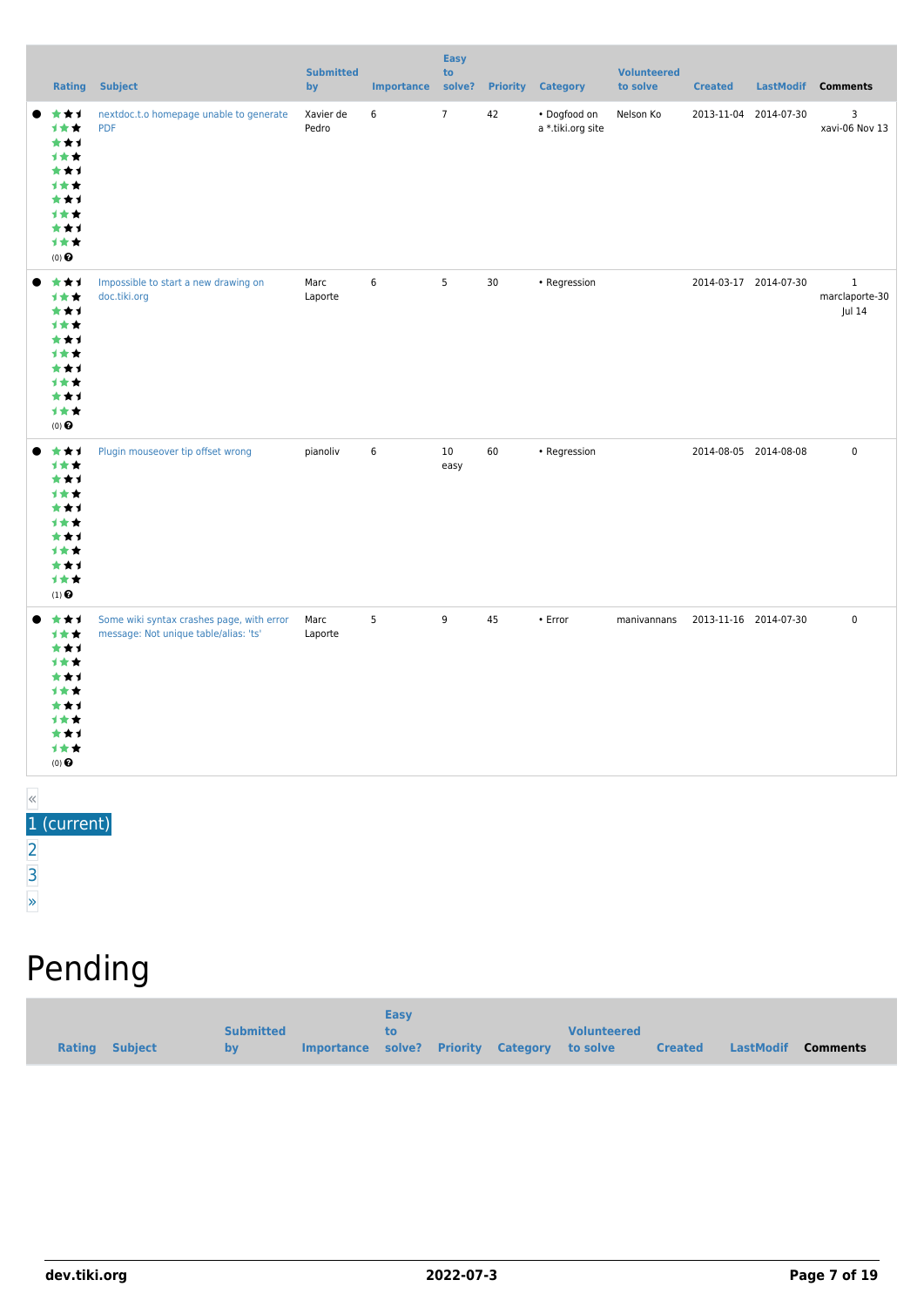|           | Rating                                                                                                                    | <b>Subject</b>                                                                  | <b>Submitted</b><br>by | <b>Importance</b> | <b>Easy</b><br>to<br>solve? |              | <b>Priority Category</b> | <b>Volunteered</b><br>to solve | <b>Created</b> | <b>LastModif</b>      | <b>Comments</b>                       |
|-----------|---------------------------------------------------------------------------------------------------------------------------|---------------------------------------------------------------------------------|------------------------|-------------------|-----------------------------|--------------|--------------------------|--------------------------------|----------------|-----------------------|---------------------------------------|
| $\bullet$ | ***<br>计女女<br>***<br>计女女<br>***<br>计女女<br>★★1<br><b>1**</b><br>***<br>计女女<br>$(0)$ $\odot$                                | Draw SVG-edit: in<br>Firefox, drawing<br>shifts quite far<br>from the cursor    | Arild Berg             | $\overline{7}$    | $7\overline{ }$             | 49           | • Error                  |                                |                | 2013-09-22 2017-08-06 | $\mathsf{2}\,$<br>xavi-06 Aug 17      |
| $\bullet$ | 大女子<br>计女女<br>★★1<br>计女女<br>***<br>1★★<br>★★1<br>计女女<br>***<br>计女女<br>$(0)$<br>$\pmb{\Theta}$                             | Side menu on<br>nextdoc and<br>nextdev not<br>working                           | Nelson Ko              | 9                 |                             | 45           | • Release<br>Blocker     |                                |                | 2014-06-19 2014-06-23 | $\pmb{0}$                             |
| $\bullet$ | 大女子<br>计女女<br>***<br>计女女<br>***<br>1★★<br>***<br>1★★<br>***<br>计女女<br>$(0)$ $\odot$                                       | Even if I set right<br>module to never it<br>does not hide the<br>right columns | Nelson Ko              | 9                 |                             | 45           | $\bullet$<br>Regression  |                                |                | 2014-06-19 2014-07-07 | $\pmb{0}$                             |
| $\bullet$ | ***<br>计女女<br>***<br>1★★<br>***<br>1 <del>*</del> *<br>***<br>计女女<br>***<br>计女女<br>$(0)$ $\odot$                          | Cannot see text in<br>fivealive-lite<br>watermelon top<br>buttons               | Nelson Ko              | 1 low             | $\mathbf{1}$<br>difficult   | $\mathbf{1}$ | • Release<br>Blocker     |                                |                | 2014-06-25 2014-06-27 | $\mathbf{1}$<br>koth-27 Jun 14        |
|           | $0$ $\star\star\star$<br>计女女<br>★★1<br>计女女<br>★★1<br><b>1**</b><br>***<br>1 <del>*</del> *<br>★★1<br>计女女<br>$(0)$ $\odot$ | fivealive-lite kiwi<br>can't see logout<br>link                                 | Nelson Ko              | 1 low             | $\mathbf{1}$<br>difficult   | $\mathbf{1}$ | • Release<br>Blocker     |                                |                | 2014-06-25 2014-06-27 | $\mathbf{1}$<br>Chealer9-22 Oct<br>16 |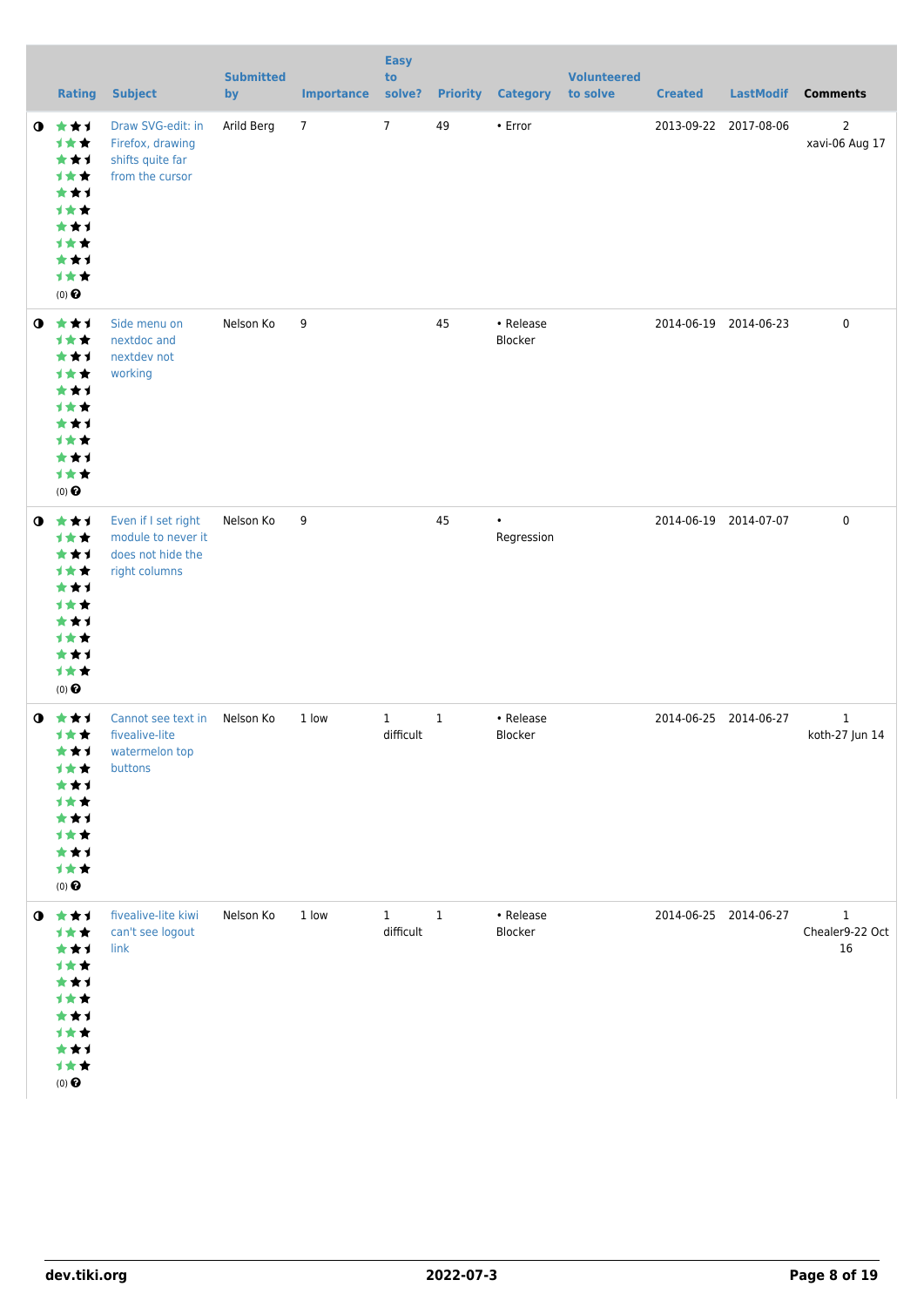| <b>Rating</b>                                                                                                                        | <b>Subject</b>                                                                                         | <b>Submitted</b><br>by | <b>Importance</b> | <b>Easy</b><br>to<br>solve? |    | <b>Priority Category</b>                        | <b>Volunteered</b><br>to solve | <b>Created</b> | <b>LastModif</b>      | <b>Comments</b>                                 |
|--------------------------------------------------------------------------------------------------------------------------------------|--------------------------------------------------------------------------------------------------------|------------------------|-------------------|-----------------------------|----|-------------------------------------------------|--------------------------------|----------------|-----------------------|-------------------------------------------------|
| 大女子<br>$\bullet$<br>1★★<br>***<br>计女女<br>***<br><b>1**</b><br>***<br><b>1**</b><br>***<br>计女女<br>$(0)$ <sup><math>\odot</math></sup> | Mouseover option<br>no longer works in<br>PluginImg                                                    | lindon                 | $\overline{7}$    | 8                           | 56 | $\bullet$<br>Regression<br>• Release<br>Blocker |                                | 2014-06-28     | 2014-07-13            | 0                                               |
| 大大士<br>$\bullet$<br>计女女<br>***<br>计女女<br>***<br><b>1**</b><br>***<br><b>1**</b><br>***<br>计女女<br>$(0)$ <sup><math>\odot</math></sup> | 12.x & 13.x:<br>Images stretched<br>& skewed (in *.t.o<br>sites and LTS<br>production sites<br>on svn) | Marc<br>Laporte        | 8                 | 9                           | 72 | $\bullet$<br>Regression<br>• Release<br>Blocker |                                |                | 2014-07-23 2017-01-12 | $\mathbf{1}$<br>marclaporte-06<br>Aug 14        |
| 大女子<br>$\bullet$<br>1★★<br>***<br>计女女<br>***<br>计女女<br>***<br><b>1**</b><br>***<br>计女女<br>$(0)$ <sup><math>\odot</math></sup>        | Fresh install of<br>13.0: theme<br>admin panel: tabs<br>with no possible<br>options                    | Marc<br>Laporte        | 8                 | 8                           | 64 | • Usability                                     |                                |                | 2014-07-29 2014-07-30 | 5<br>marclaporte-30<br>Jul 14                   |
| ***<br>$\bullet$<br>计女女<br>***<br>计女女<br>★★1<br>计女女<br>★★1<br>计女女<br>***<br>计女女<br>$(0)$ $\odot$                                     | 13.x Bootstrap:<br>tiki-assignuser.php<br>-> There should<br>not be a horizontal<br>scroll bar         | Marc<br>Laporte        | 3                 | 3                           | 9  | • Usability<br>$\bullet$<br>Regression          |                                |                | 2014-08-20 2015-05-19 | $\mathbf{1}$<br>manivannans-19<br><b>May 15</b> |

### Closed  $[+]$ **Blockers**

Wishlist item categorised as "Blockers" (non-specified versions) - status open or pending.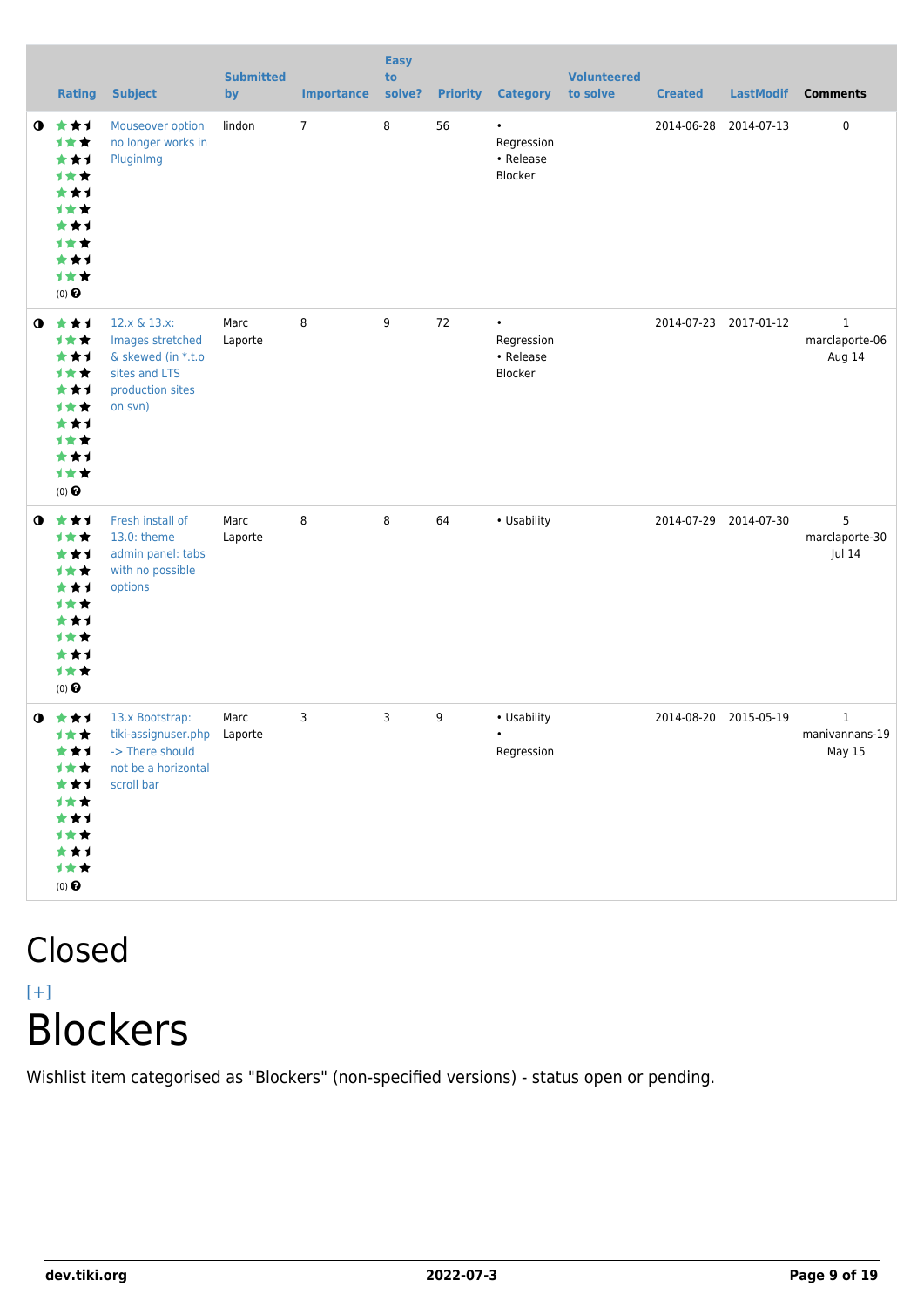|           | <b>Rating</b>                                                                                                    | <b>Subject</b>                                                                                                                                                                                   | <b>Submitted</b><br>by | <b>Importance</b> | <b>Easy</b><br>to<br>solve? | <b>Priority</b> | <b>Category</b>                                            | <b>Volunteered</b><br>to solve | <b>Created</b>        | <b>LastModif</b>      | <b>Comments</b>                           |
|-----------|------------------------------------------------------------------------------------------------------------------|--------------------------------------------------------------------------------------------------------------------------------------------------------------------------------------------------|------------------------|-------------------|-----------------------------|-----------------|------------------------------------------------------------|--------------------------------|-----------------------|-----------------------|-------------------------------------------|
| $\bullet$ | ***<br>计女女<br>***<br>计女女<br>***<br>计女女<br>***<br>计女女<br>***<br>计女女<br>$(0)$ $\odot$                              | 12.0 fresh<br>install: sh<br>setup.sh tries<br>and fails to<br>install<br>developer<br>tools                                                                                                     | Marc<br>Laporte        | 10 high           | $\bf 8$                     | 80              | • Release<br>Blocker                                       |                                | 2013-11-29 2013-11-29 |                       | $\mathbf{1}$<br>jonnybradley-04<br>Mar 14 |
| $\bullet$ | 大女子<br>计女女<br>★★1<br>计女女<br>***<br><b>1**</b><br>***<br>计女女<br>***<br>计女女<br>$(0)$ $\odot$                       | 12.x & 13.x:<br>Images<br>stretched &<br>skewed (in<br>*.t.o sites and<br><b>LTS</b><br>production<br>sites on svn)                                                                              | Marc<br>Laporte        | 8                 | 9                           | 72              | $\bullet$<br>Regression<br>• Release<br>Blocker            |                                |                       | 2014-07-23 2017-01-12 | $\mathbf{1}$<br>marclaporte-06<br>Aug 14  |
| $\bullet$ | 女女子<br>计女女<br>***<br>计女女<br>***<br>计女女<br>**1<br><b>1**</b><br>***<br>计女女<br>$(0)$ <sup><math>\odot</math></sup> | Mouseover<br>option no<br>longer works<br>in PluginImg                                                                                                                                           | lindon                 | $\overline{7}$    | 8                           | 56              | $\bullet$<br>Regression<br>• Release<br>Blocker            |                                |                       | 2014-06-28 2014-07-13 | $\mathbf 0$                               |
| $\bullet$ | - 大 大 ゴ<br>计女女<br>★★1<br>计女女<br>***<br>计女女<br>***<br>计女女<br>***<br>计女女<br>$(0)$ $\odot$                          | validateUsers<br>set to no by<br>User_Trackers<br>profile but<br>new<br>registrations<br>on hold due<br>to validation<br>pending (&<br>email not<br>sent even if<br>validateUsers<br>set to yes) | Xavier de<br>Pedro     | 8                 | $\overline{7}$              | 56              | • Error<br>$\bullet$<br>Regression<br>• Release<br>Blocker |                                | 2018-11-06 2018-11-15 |                       | $\overline{2}$<br>robertokir-13<br>Nov 18 |
|           | $0$ $\star\star\star$<br>计女女<br>★★1<br>计女女<br>***<br>计女女<br>***<br>计女女<br>***<br>计女女<br>$(1)$<br>$\pmb{\Theta}$  | Unified<br>Search<br><b>Engine MFTS</b><br>fails for any<br>content (was<br>'Page alias<br>not found by<br>search')                                                                              | Hans.Reil              | 9                 | 6                           | 54              | Consistency<br>• Release<br>Blocker                        | Nelson Ko                      |                       | 2015-02-01 2015-03-02 | 3<br>jonnybradley-26<br>Feb 15            |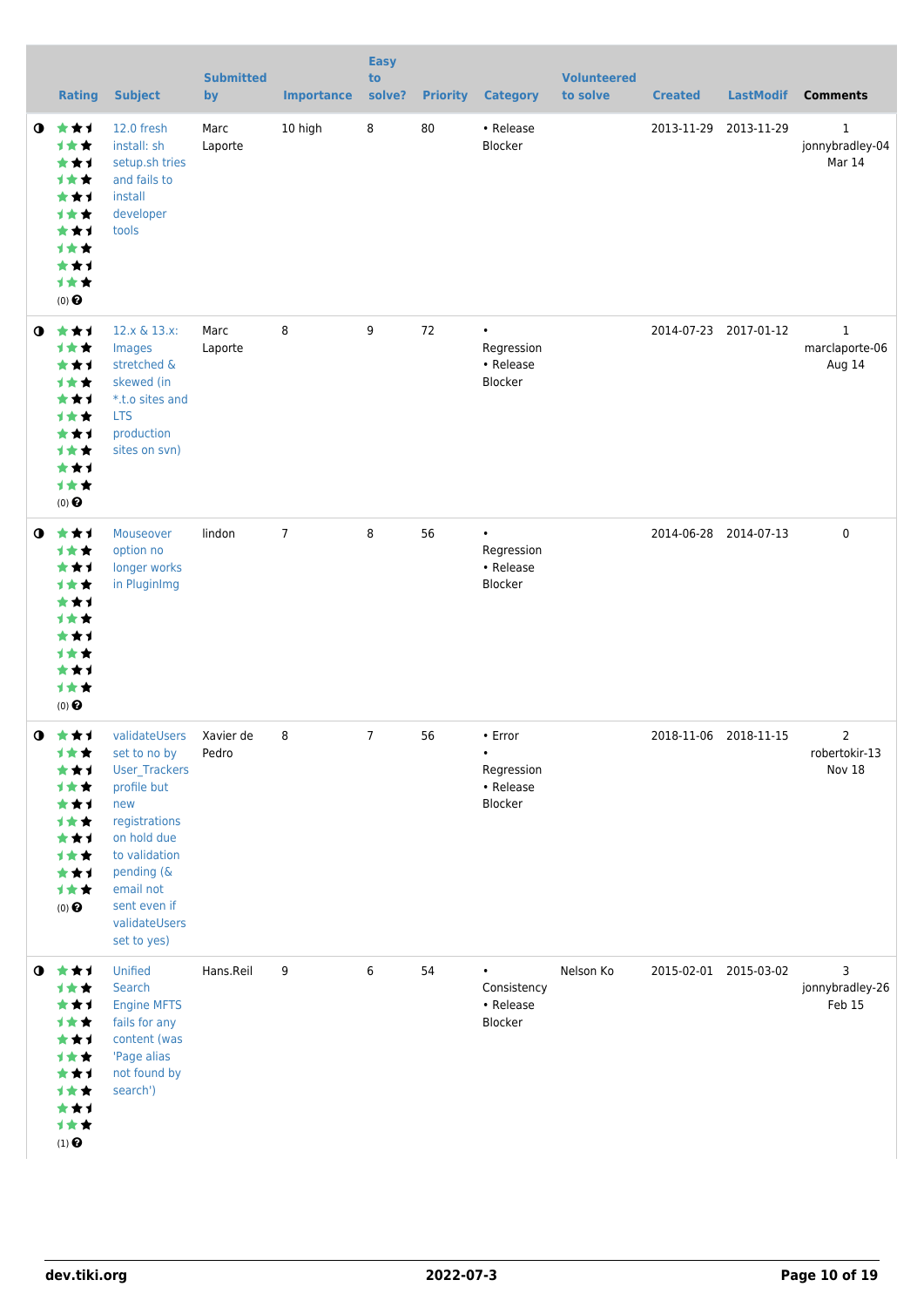|           | <b>Rating</b>                                                                                             | <b>Subject</b>                                                                                                                           | <b>Submitted</b><br>by | <b>Importance</b> | <b>Easy</b><br>to<br>solve? |    | <b>Priority Category</b>                                                               | <b>Volunteered</b><br>to solve | <b>Created</b>        | <b>LastModif</b>      | <b>Comments</b>                  |
|-----------|-----------------------------------------------------------------------------------------------------------|------------------------------------------------------------------------------------------------------------------------------------------|------------------------|-------------------|-----------------------------|----|----------------------------------------------------------------------------------------|--------------------------------|-----------------------|-----------------------|----------------------------------|
|           | ★★1<br>1★★<br>***<br>计女女<br>***<br>计女女<br>***<br>1★★<br>***<br>计女女<br>$(0)$ $\odot$                       | Moving a<br>node in<br>structure to<br>another<br>structure<br>does not<br>change<br>structure ID<br>of the moved<br>node's<br>children. | flamenco               | 10 high           | 5 <sub>1</sub>              | 50 | • Release<br>Blocker                                                                   |                                |                       | 2016-07-24 2016-07-24 | 6<br>flamenco-19<br>Sep 16       |
| $\bullet$ | ***<br>计女女<br>***<br>计女女<br>***<br>计女女<br>***<br>1★★<br>***<br>计女女<br>$(0)$ <sup><math>\odot</math></sup> | <b>Adding POP</b><br>Mailaccount<br>to a forum<br>causes WSOD<br>for that forum                                                          | Torsten<br>Fabricius   | 10 high           |                             | 50 | $\bullet$<br>Regression<br>• Release<br>Blocker                                        | Jonny Bradley                  |                       | 2017-03-23 2017-05-02 | 0                                |
| $\bullet$ | ***<br>计女女<br>***<br>1★★<br>***<br>才女女<br>***<br>计女女<br>***<br>1女女<br>$(0)$ <sup><math>\odot</math></sup> | Side menu on<br>nextdoc and<br>nextdev not<br>working                                                                                    | Nelson Ko              | 9                 |                             | 45 | • Release<br>Blocker                                                                   |                                |                       | 2014-06-19 2014-06-23 | 0                                |
|           | ***<br>1★★<br>**1<br>计女女<br>***<br>计女女<br>**1<br>1★★<br>***<br>计女女<br>$(0)$ $\bigodot$                    | Search -<br>content<br>section is<br>empty (when<br>using mysql<br>engine)                                                               | Christoph              | 9                 | 5                           | 45 | $\bullet$<br>Regression<br>• Release<br>Blocker<br>$\cdot$ Bug<br>• Upgrade<br>Blocker | Jonny Bradley                  | 2020-09-08 2020-09-15 |                       | 0                                |
|           | ***<br>计女女<br>***<br>1★★<br>***<br>1★★<br>***<br>计女女<br>**1<br>计女女<br>$(0)$ $\odot$                       | Not possible<br>to add a file<br>in a tracker<br>item (tracker<br>field file) -<br>Data is lost<br>FOR TIKI 21x                          | Mike Finko             | 9                 | 5 <sub>1</sub>              | 45 | • Error<br>$\bullet$<br>Regression<br>• Release<br>Blocker<br>• Upgrade<br>Blocker     |                                |                       | 2020-12-17 2020-12-19 | $\overline{2}$<br>xavi-20 Dec 20 |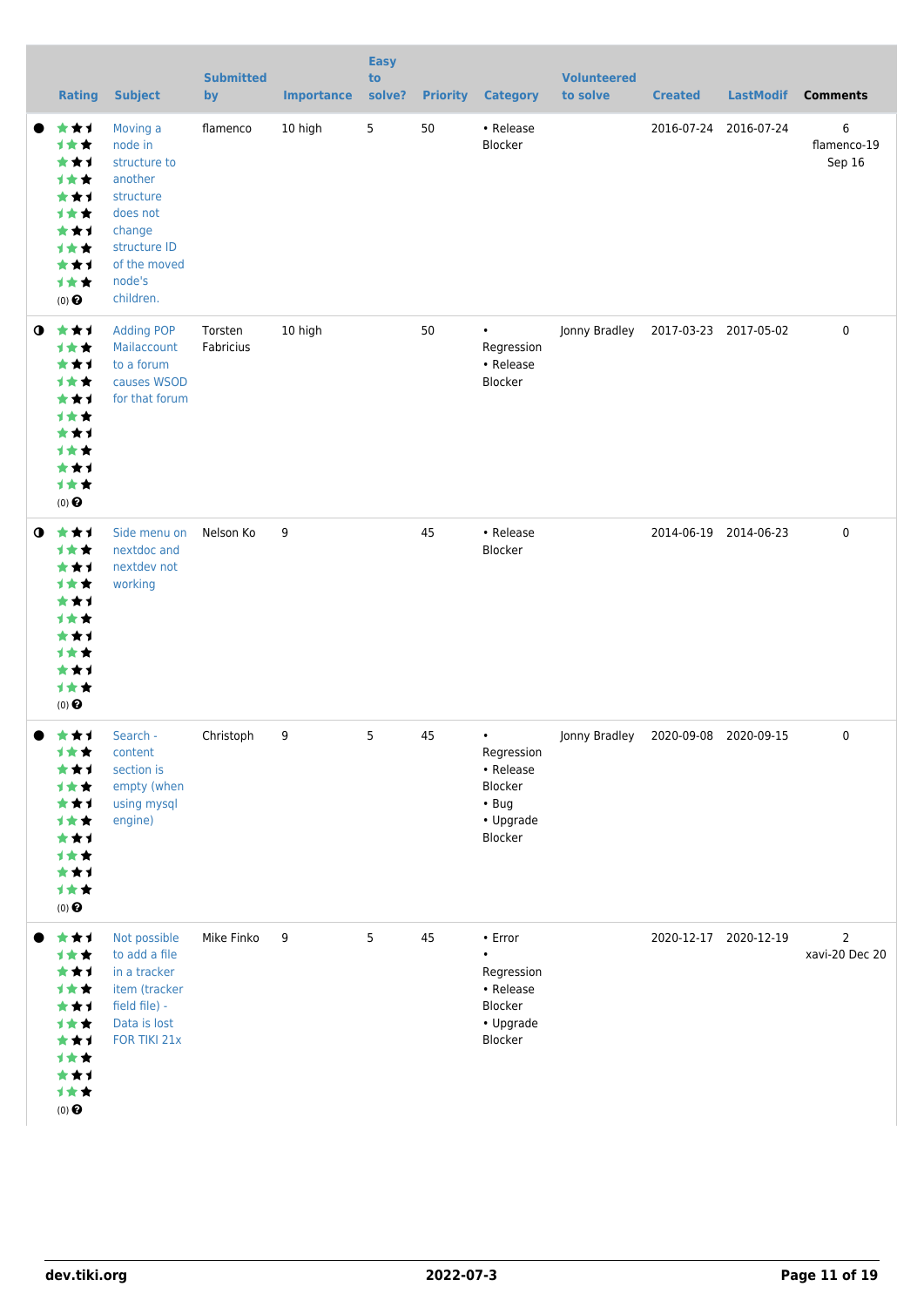|           | <b>Rating</b>                                                                                             | <b>Subject</b>                                                                                                                                      | <b>Submitted</b><br>by  | <b>Importance</b> | <b>Easy</b><br>to<br>solve? | <b>Priority</b> | <b>Category</b>                                                           | <b>Volunteered</b><br>to solve | <b>Created</b> | <b>LastModif</b>      | <b>Comments</b>                |
|-----------|-----------------------------------------------------------------------------------------------------------|-----------------------------------------------------------------------------------------------------------------------------------------------------|-------------------------|-------------------|-----------------------------|-----------------|---------------------------------------------------------------------------|--------------------------------|----------------|-----------------------|--------------------------------|
|           | ★★1<br>计女女<br>***<br>计女女<br>***<br>计女女<br>***<br>计女女<br>***<br>计女女<br>$(0)$ <sup><math>\odot</math></sup> | copy&paste<br>source text<br>from media<br>wiki into tiki<br>wiki this char<br>"→" breaks<br>"index<br>rebuilding"                                  | RadoS                   | 8                 |                             | 40              | • Release<br>Blocker                                                      |                                |                | 2016-12-27 2017-02-10 | 8<br>RadoS-10 Feb<br>17        |
| $\bullet$ | ***<br>1★★<br>***<br>计女女<br>***<br>计女女<br>***<br>计女女<br>***<br>计女女<br>$(0)$ <sup><math>\odot</math></sup> | Registration<br>not working<br>properly                                                                                                             | Jonny<br><b>Bradley</b> | 10 high           | 4                           | 40              | $\bullet$<br>Regression<br>• Release<br>Blocker                           |                                |                | 2018-01-21 2018-01-22 | 1<br>jonnybradley-22<br>Jan 18 |
| $\bullet$ | ***<br>计女女<br>***<br>计女女<br>***<br>计女女<br>***<br>计女女<br>***<br>计女女<br>$(0)$ $\odot$                       | (A blocker if<br>confirmed)<br>errors in<br>trunk<br>database<br>upgrade<br>through<br>console.php<br>keys too long<br>and invalid<br>default value | Xavier de<br>Pedro      | 8                 | 5                           | 40              | • Error<br>• Release<br>Blocker                                           |                                |                | 2018-09-24 2018-10-27 | 6<br>jonnybradley-29<br>Oct 18 |
| $\bullet$ | - 大 大 ゴ<br>计女女<br>★★1<br>计女女<br>***<br>1★★<br>***<br>计女女<br>***<br>计女女<br>$(1)$<br>$\pmb{\Theta}$         | Template<br>groups: Fix or Pedro<br>make<br>optional                                                                                                | Xavier de               | 9                 | 4                           | 36              | • Error<br>$\bullet$<br>Regression<br>• Release<br>Blocker<br>$\cdot$ Bug | Jonny Bradley                  |                | 2020-03-20 2020-05-14 | 1<br>jonnybradley-21<br>Mar 20 |
|           | ***<br>计女女<br>**1<br>才女女<br>**1<br>计女女<br>★★1<br>计女女<br>**1<br>计女女<br>$(0)$ $\odot$                       | Tiki<br>extremely<br>ressource<br>intensive                                                                                                         | hman                    | 10 high           | $\mathbf{1}$<br>difficult   | 10              | • Release<br>Blocker<br>$\cdot$ Bug<br>• Upgrade<br>Blocker               |                                |                | 2021-03-25 2021-04-13 | 28<br>hman-01 Jun 21           |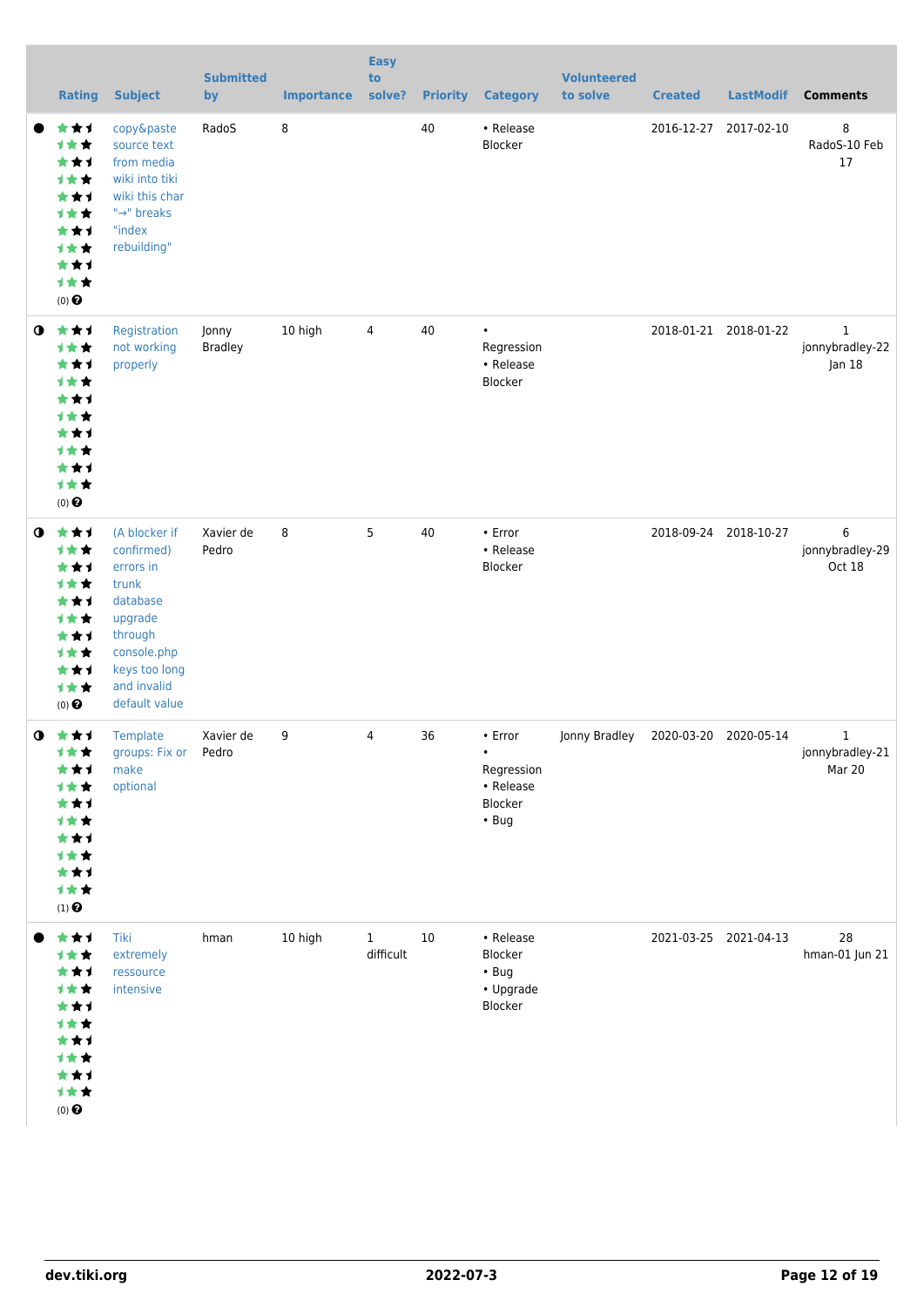|             | Rating                                                                              | <b>Subject</b>                                                       | <b>Submitted</b><br>by | <b>Importance</b> | <b>Easy</b><br>to<br>solve? |              | <b>Priority Category</b>    | <b>Volunteered</b><br>to solve | <b>Created</b> | <b>LastModif</b>      | <b>Comments</b>                |
|-------------|-------------------------------------------------------------------------------------|----------------------------------------------------------------------|------------------------|-------------------|-----------------------------|--------------|-----------------------------|--------------------------------|----------------|-----------------------|--------------------------------|
| $\mathbf o$ | ***<br>1★★<br>***<br>计女女<br>***<br>计女女<br>***<br>计女女<br>***<br>计女女<br>$(0)$ $\odot$ | Cannot see<br>text in<br>fivealive-lite<br>watermelon<br>top buttons | Nelson Ko              | 1 low             | $\mathbf{1}$<br>difficult   | $\mathbf{1}$ | • Release<br><b>Blocker</b> |                                | 2014-06-25     | 2014-06-27            | $\mathbf{1}$<br>koth-27 Jun 14 |
| $\mathbf o$ | ***<br>1★★<br>***<br>计女女<br>***<br>计女女<br>***<br>1★★<br>***<br>计女女<br>$(0)$ $\odot$ | fivealive-lite<br>kiwi can't see<br>logout link                      | Nelson Ko              | 1 low             | $\mathbf{1}$<br>difficult   | $\mathbf{1}$ | • Release<br>Blocker        |                                |                | 2014-06-25 2014-06-27 | $1\,$<br>Chealer9-22<br>Oct 16 |

### Other 13.x bugs Other Open

| <b>Rating</b>                                                                       | <b>Subject</b>                                                 | <b>Submitted</b><br>by | Importance solve? | <b>Easy</b><br>to | <b>Priority</b> | <b>Category</b>                   | <b>Volunteered</b><br>to solve | <b>Created</b>        | <b>LastModif</b> | <b>Comments</b>              |
|-------------------------------------------------------------------------------------|----------------------------------------------------------------|------------------------|-------------------|-------------------|-----------------|-----------------------------------|--------------------------------|-----------------------|------------------|------------------------------|
| ***<br>***<br>***<br>1★★<br>***<br>1**<br>***<br>1★★<br>***<br>计女女<br>$(2)$ $\odot$ | Offline Tiki: add a way to save/view content<br>offline        | edjusted               | 3                 | 3                 | 9               | • Feature<br>request              |                                | 2007-11-26 2018-10-05 |                  | 12<br>david@ndu-30<br>Jul 20 |
| ***<br>计女女<br>***<br>1**<br>***<br>1**<br>***<br>计女女<br>***<br>计女女<br>$(0)$ $\odot$ | tiki.org fully rebuilt several days ago (cron job<br>missing?) | Marc<br>Laporte        | 9                 | 9                 | 81              | · Dogfood on<br>a *.tiki.org site |                                | 2014-08-04 2014-08-05 |                  | $\pmb{0}$                    |
| ***<br>计女女<br>***<br>计女女<br>***<br>1**<br>***<br>计女女<br>***<br>计女女<br>$(0)$ $\odot$ | Not possible to delete a tracker on next.tw.o                  | Marc<br>Laporte        | 10 high           | 8                 | 80              | • Error<br>• Indexing             | nkoth                          | 2013-08-15 2014-07-30 |                  | 6<br>koth-04 Aug<br>14       |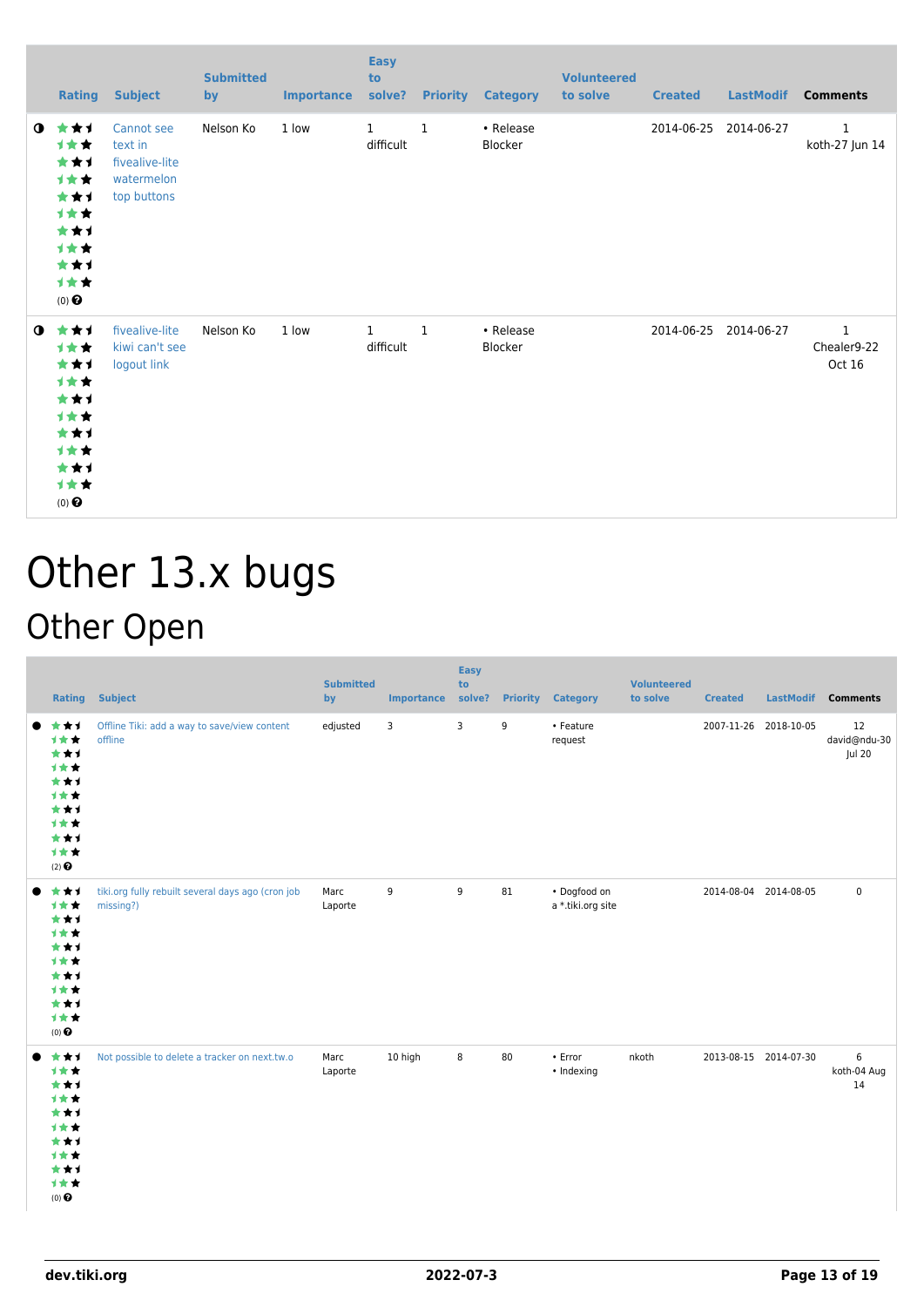|                                                                                                       |                                                                                                                                              | <b>Submitted</b>     |                   | <b>Easy</b><br>to |    |                                                                                               | <b>Volunteered</b> |                       |           |                                   |  |
|-------------------------------------------------------------------------------------------------------|----------------------------------------------------------------------------------------------------------------------------------------------|----------------------|-------------------|-------------------|----|-----------------------------------------------------------------------------------------------|--------------------|-----------------------|-----------|-----------------------------------|--|
| <b>Rating</b>                                                                                         | <b>Subject</b>                                                                                                                               | by                   | <b>Importance</b> | solve?            |    | <b>Priority Category</b>                                                                      | to solve           | <b>Created</b>        | LastModif | <b>Comments</b>                   |  |
| ***<br>计女女<br>***<br>计女女<br>***<br>计女女<br>***<br>计女女<br>***<br>计女女<br>$(0)$ $\odot$                   | Adding 13.x to demo.tiki.org                                                                                                                 | Marc<br>Laporte      | 8                 | 10<br>easy        | 80 | • Community<br>projects                                                                       |                    | 2014-07-29 2014-08-16 |           | $\pmb{0}$                         |  |
| ***<br>计女女<br>***<br>计女女<br>***<br>计女女<br>***<br>计女女<br>***<br>计女女<br>$(0)$ $\odot$                   | dev.tiki.org :: 13.x trackers in new edit interface<br>:: selecting a status hides the text                                                  | Marc<br>Laporte      | 1 low             | 8                 | 8  | • Conflict of<br>two features<br>(each works<br>well<br>independently)                        |                    | 2014-07-22 2014-07-22 |           | $\pmb{0}$                         |  |
| ***<br>计女女<br>***<br>计女女<br>***<br>计女女<br>***<br>计女女<br>***<br>计女女<br>$(0)$ $\odot$                   | Non-parsed part of heading via inclusion<br>rendered as hexadecimal key like<br>"§3b24424f3be6a8f1f0937355e8f37ee8§" in<br>table of contents | Philippe<br>Cloutier | $\sqrt{4}$        | $\overline{2}$    | 8  | • Regression                                                                                  |                    | 2018-07-16 2018-08-14 |           | 3<br>Chealer9-13<br>Aug 18        |  |
| ***<br>计女女<br>***<br>计女女<br>***<br>计女女<br>***<br>计女女<br>***<br>计女女<br>$(0)$ $\bullet$                 | 13.x regression or server issue? -> List of open<br>wishes not showing on<br>https://dev.tiki.org/Trackers                                   | Marc<br>Laporte      | 10 high           | $\overline{7}$    | 70 | • Regression                                                                                  |                    | 2014-07-21 2014-07-29 |           | $\mathbf{1}$<br>koth-04 Aug<br>14 |  |
| ***<br>计女女<br>***<br>计女女<br>***<br>计女女<br>***<br>计女女<br>***<br>计女女<br>$\left(1\right)$ $\pmb{\Theta}$ | *.tiki.org sites: make the navigation & interface<br>more consistent                                                                         | Marc<br>Laporte      | 10 high           | $\overline{7}$    | 70 | • Community<br>projects<br>• Dogfood on<br>a *.tiki.org site<br>• Regression<br>• Consistency |                    | 2014-07-29 2014-08-01 |           | 15<br>chibaguy-31<br>Aug 14       |  |
| ***<br>计女女<br>***<br>计女女<br>***<br>1 * *<br>***<br>计女女<br>***<br>计女女<br>$(0)$ $\odot$                 | File names should not have tiki                                                                                                              | samerafach 10 high   |                   | $\overline{7}$    | 70 | • Usability                                                                                   |                    | 2015-02-13 2015-02-18 |           | $\pmb{0}$                         |  |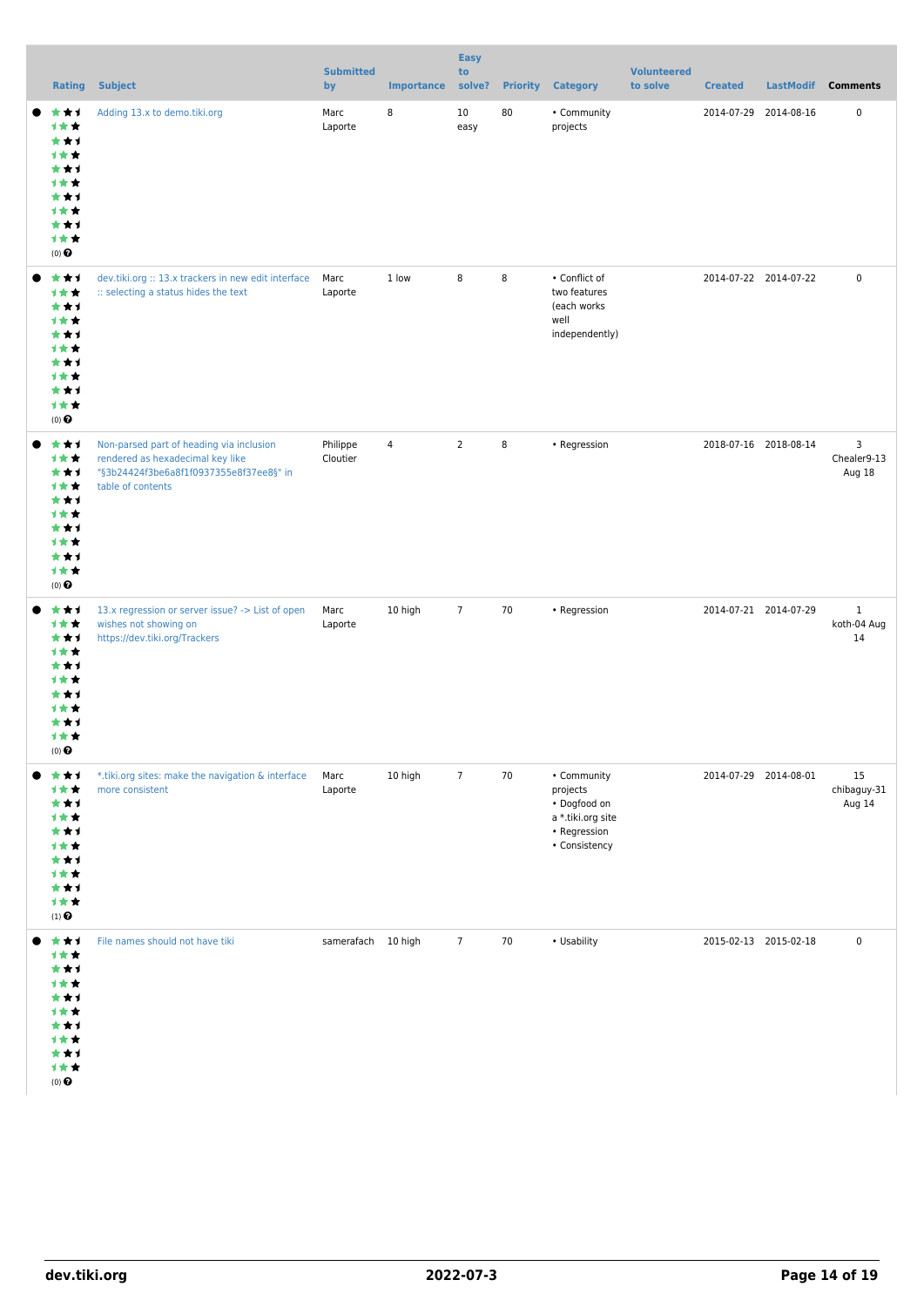|                                                                                                | <b>Rating Subject</b>                                                                    | <b>Submitted</b><br>by | <b>Importance</b> | <b>Easy</b><br>to<br>solve? |    | <b>Priority Category</b>                                   | <b>Volunteered</b><br>to solve | <b>Created</b>        | LastModif Comments         |
|------------------------------------------------------------------------------------------------|------------------------------------------------------------------------------------------|------------------------|-------------------|-----------------------------|----|------------------------------------------------------------|--------------------------------|-----------------------|----------------------------|
| ★↑<br>★<br>计女女<br>***<br>计女女<br>***<br>计女女<br>***<br>计女女<br>***<br>计女女<br>$(0)$ $\pmb{\Theta}$ | 13.x doc.tiki.org :: help doc links report "Page<br>not found"                           | Marc<br>Laporte        | 8                 | 8                           | 64 | • Regression                                               |                                | 2014-07-26 2014-07-30 | $\pmb{0}$                  |
| ***<br>计女女<br>***<br>计女女<br>***<br>计女女<br>***<br>计女女<br>***<br>计女女<br>$(0)$ $\pmb{\Theta}$     | Wiki tables & other tables: determine & apply<br>convention                              | Marc<br>Laporte        | 8                 | 8                           | 64 | • Regression<br>• Consistency                              |                                | 2014-07-30 2014-07-30 | $\pmb{0}$                  |
| ***<br>计女女<br>***<br>计女女<br>***<br>计女女<br>***<br>计女女<br>***<br>计女女<br>$(0)$ $\pmb{\Theta}$     | http://tiki.org/tiki-admin.php?page=performance<br>OpCache has run out of memory         | Marc<br>Laporte        | 8                 | $\,8\,$                     | 64 | • Dogfood on<br>a *.tiki.org site                          |                                | 2014-07-30 2014-07-30 | $\pmb{0}$                  |
| ***<br>计女女<br>***<br>计女女<br>***<br>计女女<br>***<br>计女女<br>***<br>计女女<br>$(0)$ $\odot$            | Ul not visible to Upload video via Kaltura                                               | upsafety               | 10 high           | $\,6\,$                     | 60 | • Support<br>request                                       |                                | 2014-09-22 2014-09-23 | 3<br>upsafety-01<br>Oct 14 |
| ***<br>计女女<br>***<br>计女女<br>***<br>计女女<br>***<br>计女女<br>***<br>计女女<br>$(0)$<br>$\pmb{\Theta}$  | -=text=- has no more formatting                                                          | Marc<br>Laporte        | 8                 | $\overline{7}$              | 56 | • Regression                                               |                                | 2014-07-28 2014-07-28 | $\pmb{0}$                  |
| ***<br>计女女<br>***<br>计女女<br>***<br>计女女<br>***<br>计女女<br>***<br>计女女<br>$(0)$ $\pmb{\Theta}$     | 13.x doc.tiki.org :: search results show content<br>which is not accessible via the link | Marc<br>Laporte        | 9                 | 6                           | 54 | $\bullet$ Dogfood on<br>a *.tiki.org site<br>• Consistency |                                | 2014-07-26 2014-07-26 | $\pmb{0}$                  |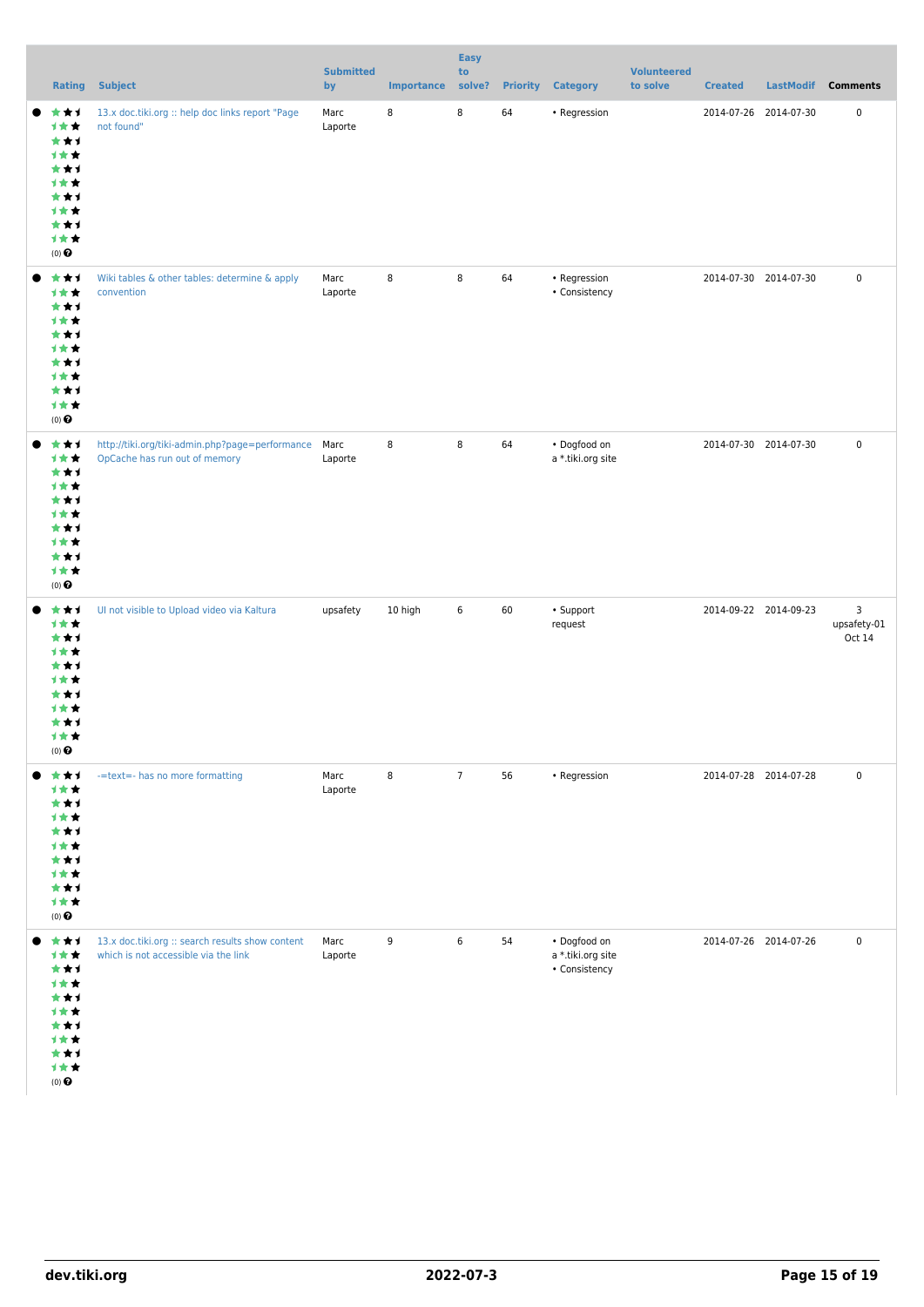|       | Rating                                                                                                | <b>Subject</b>                                                                                                                     | <b>Submitted</b><br>by | <b>Importance</b> | <b>Easy</b><br>to<br>solve? | <b>Priority</b> | <b>Category</b>                                                                                                                        | <b>Volunteered</b><br>to solve | <b>Created</b>        | <b>LastModif</b>      | <b>Comments</b>             |
|-------|-------------------------------------------------------------------------------------------------------|------------------------------------------------------------------------------------------------------------------------------------|------------------------|-------------------|-----------------------------|-----------------|----------------------------------------------------------------------------------------------------------------------------------------|--------------------------------|-----------------------|-----------------------|-----------------------------|
|       | ***<br>计女女<br>***<br>计女女<br>***<br>计女女<br>***<br>计女女<br>***<br>计女女<br>$\left(1\right)$ $\pmb{\Theta}$ | forums editor not loaded in t.o mobile (13.x or<br>next.t.o 14.x)                                                                  | Xavier de<br>Pedro     | 9                 | 6                           | 54              | • Community<br>projects<br>• Dogfood on<br>a *.tiki.org site<br>• Conflict of<br>two features<br>(each works<br>well<br>independently) |                                |                       | 2015-02-18 2015-03-16 | 8<br>WolfgangA-14<br>Mar 15 |
|       | ***<br>计女女<br>***<br>计女女<br>***<br>计女女<br>***<br>计女女<br>***<br>计女女<br>$(0)$ $\odot$                   | Upon select text and click toolbar plugin,<br>CodeMirror activates itself and instead of insert<br>at cursor, we get insert at top | Marc<br>Laporte        | 10 high           | 5                           | 50              | • Dogfood on<br>a *.tiki.org site<br>• Regression<br>• Conflict of<br>two features<br>(each works<br>well<br>independently)            |                                | 2014-02-22 2014-07-29 |                       | $\pmb{0}$                   |
|       | ***<br>计女女<br>***<br>计女女<br>***<br>***<br>***<br>计女女<br>***<br>计女女<br>$(0)$ $\odot$                   | 13.x next.tiki.org -> Database Version Problem                                                                                     | Marc<br>Laporte        | 10 high           |                             | 50              | • Dogfood on<br>a *.tiki.org site<br>• Regression                                                                                      |                                | 2014-07-14 2014-07-14 |                       | $\pmb{0}$                   |
|       | ***<br>计女女<br>***<br>计女女<br>***<br>计女女<br>***<br>计女女<br>***<br>计女女<br>$(0)$ $\odot$                   | Get nextthemes.tiki.org working (PHP 5.5 is<br>required)                                                                           | Marc<br>Laporte        | 5                 | 10<br>easy                  | 50              | • Community<br>projects<br>• Dogfood on<br>a *.tiki.org site<br>• Regression                                                           |                                | 2014-07-30 2014-07-30 |                       | $\pmb{0}$                   |
|       | *1<br>1 * *<br>*1<br>1 * *<br>★↑<br>1 * *<br>*1<br>1 * *<br>★★1<br>计女女<br>$(0)$ $\odot$               | TikiWiki Performance issue with Azure website                                                                                      | upsafety               | 10 high           |                             | 50              | • Support<br>request                                                                                                                   |                                | 2014-10-01 2014-10-01 |                       | 5<br>koth-02 Oct<br>14      |
| $\ll$ |                                                                                                       |                                                                                                                                    |                        |                   |                             |                 |                                                                                                                                        |                                |                       |                       |                             |

#### 1 (current)

- [2](https://dev.tiki.org/tiki-print.php?tr_sort_mode1=f_41_desc&page=Tiki13&tr_sort_mode2=f_48_asc&tr_offset5=20)
- [3](https://dev.tiki.org/tiki-print.php?tr_sort_mode1=f_41_desc&page=Tiki13&tr_sort_mode2=f_48_asc&tr_offset5=40)
- [4](https://dev.tiki.org/tiki-print.php?tr_sort_mode1=f_41_desc&page=Tiki13&tr_sort_mode2=f_48_asc&tr_offset5=60)
- [5](https://dev.tiki.org/tiki-print.php?tr_sort_mode1=f_41_desc&page=Tiki13&tr_sort_mode2=f_48_asc&tr_offset5=80)

#### [»](https://dev.tiki.org/tiki-print.php?tr_sort_mode1=f_41_desc&page=Tiki13&tr_sort_mode2=f_48_asc&tr_offset5=20)

### Other Pending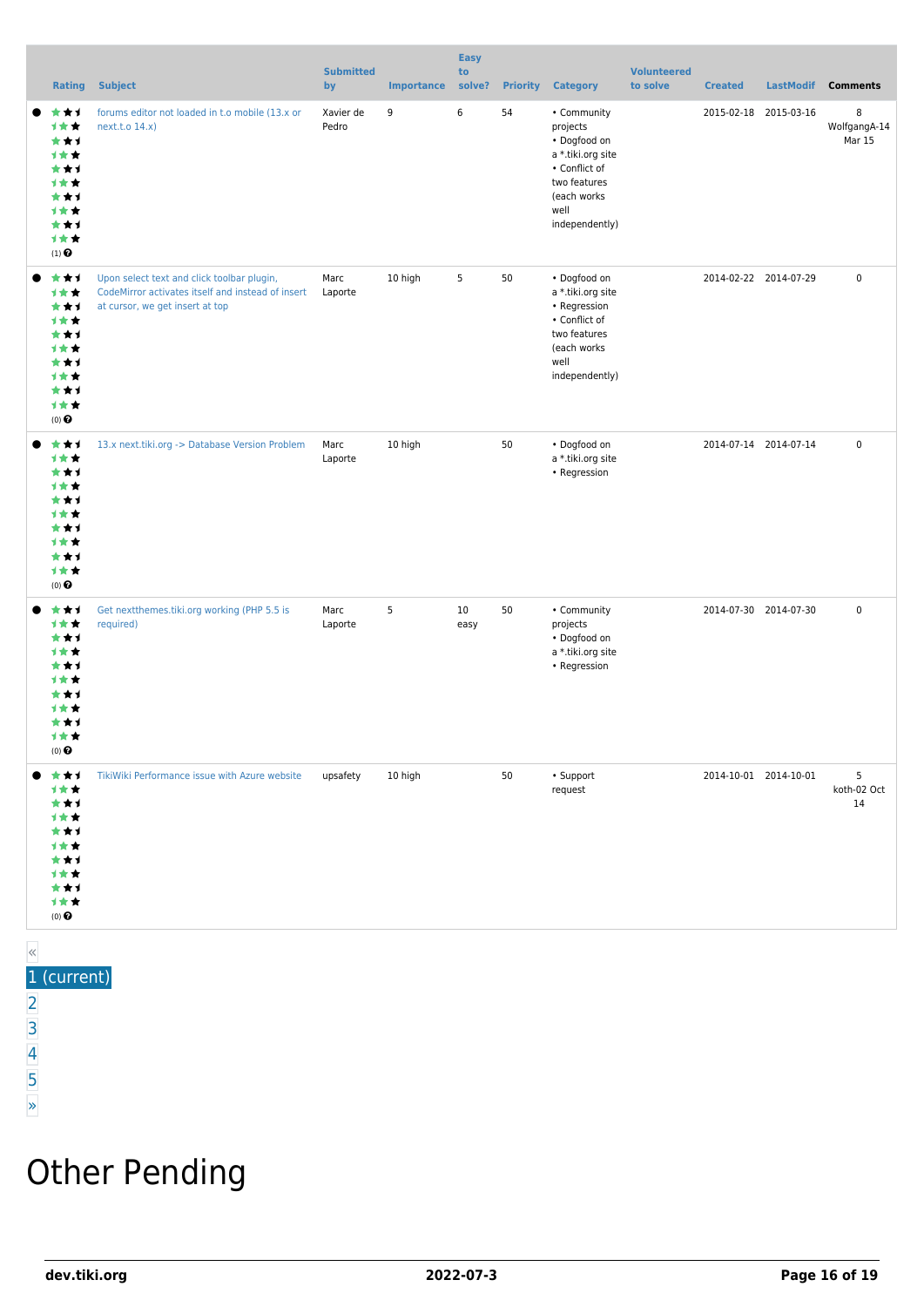|             | <b>Rating</b>                                                                                                           | <b>Subject</b>                                                                                                                        | <b>Submitted</b><br>by | <b>Importance</b> | <b>Easy</b><br>to<br>solve? | <b>Priority</b> | <b>Category</b>                                                                                       | <b>Volunteered</b><br>to solve | <b>Created</b> | <b>LastModif</b>      | <b>Comments</b>                          |
|-------------|-------------------------------------------------------------------------------------------------------------------------|---------------------------------------------------------------------------------------------------------------------------------------|------------------------|-------------------|-----------------------------|-----------------|-------------------------------------------------------------------------------------------------------|--------------------------------|----------------|-----------------------|------------------------------------------|
| $\bullet$   | 大大士<br><b>1**</b><br>***<br>才女女<br>***<br><b>1**</b><br>***<br>计女女<br>***<br>计女女<br>$(0)$ <sup><math>\odot</math></sup> | <b>InterTiki</b><br>backlinks /<br>SisterWiki /<br><b>Extend</b><br>External<br>Wiki<br>feature                                       | Marc<br>Laporte        | 4                 | $\overline{2}$              | 8               | • Feature<br>request<br>• Dogfood<br>on a<br>*.tiki.org<br>site                                       |                                | 2008-06-05     | 2016-11-16            | $\mathbf{1}$<br>marclaporte-11<br>Aug 14 |
| $\bullet$   | ***<br>计女女<br>***<br>计女女<br>***<br>计女女<br>★★1<br>计女女<br>***<br>计女女<br>$(0)$ $\odot$                                     | $12.x \&$<br>$13.x$ :<br>Images<br>stretched<br>& skewed<br>$(in * t.o)$<br>sites and<br><b>LTS</b><br>production<br>sites on<br>svn) | Marc<br>Laporte        | 8                 | 9                           | 72              | $\bullet$<br>Regression<br>• Release<br>Blocker                                                       |                                |                | 2014-07-23 2017-01-12 | $\mathbf{1}$<br>marclaporte-06<br>Aug 14 |
| $\mathbf o$ | 大女子<br>才女女<br>***<br>才女女<br>***<br>计女女<br>***<br>计女女<br>***<br>计女女<br>$(0)$ <sup><math>\odot</math></sup>               | doc.tiki.org<br>feature list<br>(which is<br>populated<br>from<br>trackers) is<br>not<br>appearing<br>all the<br>time                 | Marc<br>Laporte        | 10 high           | $7\overline{ }$             | 70              | • Error<br>• Support<br>request<br>• Dogfood<br>on a<br>*.tiki.org<br>site<br>$\bullet$<br>Regression | Jonny Bradley                  |                | 2013-05-31 2015-02-10 | 8<br>marclaporte-01<br>Dec 14            |
| $\mathbf 0$ | 女女士<br>计女女<br>***<br>计女女<br>***<br>才女女<br>***<br>才女女<br>★★1<br>计女女<br>$(0)$ $\pmb{\Theta}$                              | Fresh<br>install of<br>13.0:<br>theme<br>admin<br>panel: tabs<br>with no<br>possible<br>options                                       | Marc<br>Laporte        | 8                 | 8                           | 64              | • Usability                                                                                           |                                |                | 2014-07-29 2014-07-30 | 5<br>marclaporte-30<br>Jul 14            |
| $\bullet$   | 大大士<br>计女女<br>***<br>计女女<br>***<br>计女女<br>***<br>才女女<br>***<br>计女女<br>$\left(1\right)$ $\pmb{\Theta}$                   | Unified<br>Search<br>Engine<br><b>MFTS</b> fails<br>for any<br>content<br>(was 'Page<br>alias not<br>found by<br>search')             | Hans.Reil              | 9                 | 6                           | 54              | $\bullet$<br>Consistency<br>• Release<br>Blocker                                                      | Nelson Ko                      |                | 2015-02-01 2015-03-02 | 3<br>jonnybradley-26<br>Feb 15           |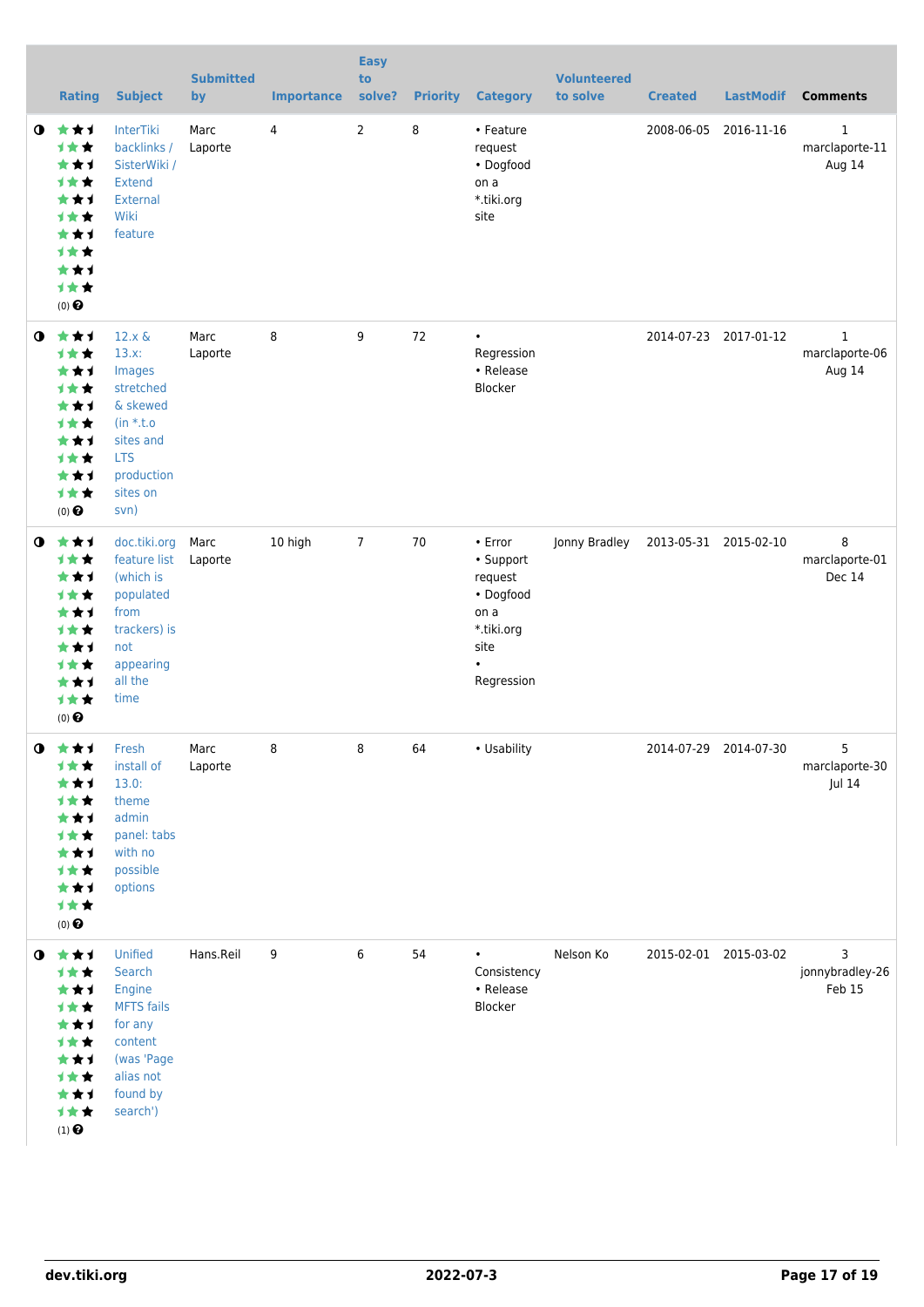|           | <b>Rating</b>                                                                                                   | <b>Subject</b>                                                                                           | <b>Submitted</b><br>by | <b>Importance</b> | <b>Easy</b><br>to<br>solve? |    | <b>Priority Category</b>                           | <b>Volunteered</b><br>to solve | <b>Created</b> | <b>LastModif</b>      | <b>Comments</b>                            |
|-----------|-----------------------------------------------------------------------------------------------------------------|----------------------------------------------------------------------------------------------------------|------------------------|-------------------|-----------------------------|----|----------------------------------------------------|--------------------------------|----------------|-----------------------|--------------------------------------------|
| $\bullet$ | 大女子<br>计女女<br>***<br>计女女<br>***<br>计女女<br>***<br>计女女<br>***<br>计女女<br>$(0)$<br>$\pmb{\Theta}$                   | Table of<br>content<br>$(TOC) -$<br>maketoc<br>or autotoc<br>- polluted?                                 | luciash d'<br>being [] | 1 low             |                             | 5  | • Usability                                        |                                |                | 2014-12-04 2018-06-08 | $1\,$<br>Chealer9-08<br>May 18             |
| $\bullet$ | 大女子<br>计女女<br>***<br>计女女<br>***<br>计女女<br>***<br>计女女<br>***<br>计女女<br>$(0)$<br>$\pmb{\Theta}$                   | Draw SVG-<br>edit: in<br>Firefox,<br>drawing<br>shifts quite<br>far from<br>the cursor                   | Arild Berg             | $\overline{7}$    | $7\overline{ }$             | 49 | • Error                                            |                                |                | 2013-09-22 2017-08-06 | $\overline{2}$<br>xavi-06 Aug 17           |
| $\bullet$ | 大女子<br>计女女<br>***<br>计女女<br>***<br>计女女<br>★★1<br>计女女<br>***<br><b>1**</b><br>$(0)$ $\odot$                      | Article not<br>appearing<br>in article<br>generator                                                      | Régis<br>Barondeau     | 3                 | 9                           | 27 | • Usability<br>$\bullet$<br>Regression             | Nelson Ko                      |                | 2013-11-16 2014-08-22 | $\overline{2}$<br>marclaporte-04<br>Jan 14 |
|           | $0$ $*$ $*$ $*$<br>计女女<br>***<br>计女女<br>***<br>计女女<br>***<br>计女女<br>***<br>计女女<br>$(0)$ $\odot$                 | <b>Surveys</b><br>not<br>showing<br>the vote<br>count nor<br>average<br>from a<br>rating<br>scale<br>110 | Xavier de<br>Pedro     | 5                 | 5                           | 25 | $\cdot$ Error                                      |                                |                | 2014-05-14 2014-06-25 | 0                                          |
|           | $0$ $\star\star\star$<br>计女女<br>***<br>计女女<br>***<br>计女女<br>***<br>计女女<br>***<br>1★★<br>$(0)$<br>$\pmb{\Theta}$ | InterTiki<br>doesn't<br>update<br>Last Login<br>time                                                     | Marc<br>Laporte        | $\overline{2}$    | 5                           | 10 | • Error<br>• Dogfood<br>on a<br>*.tiki.org<br>site |                                |                | 2007-07-19 2018-03-14 | 2<br>drsassafras-26<br>Feb 20              |